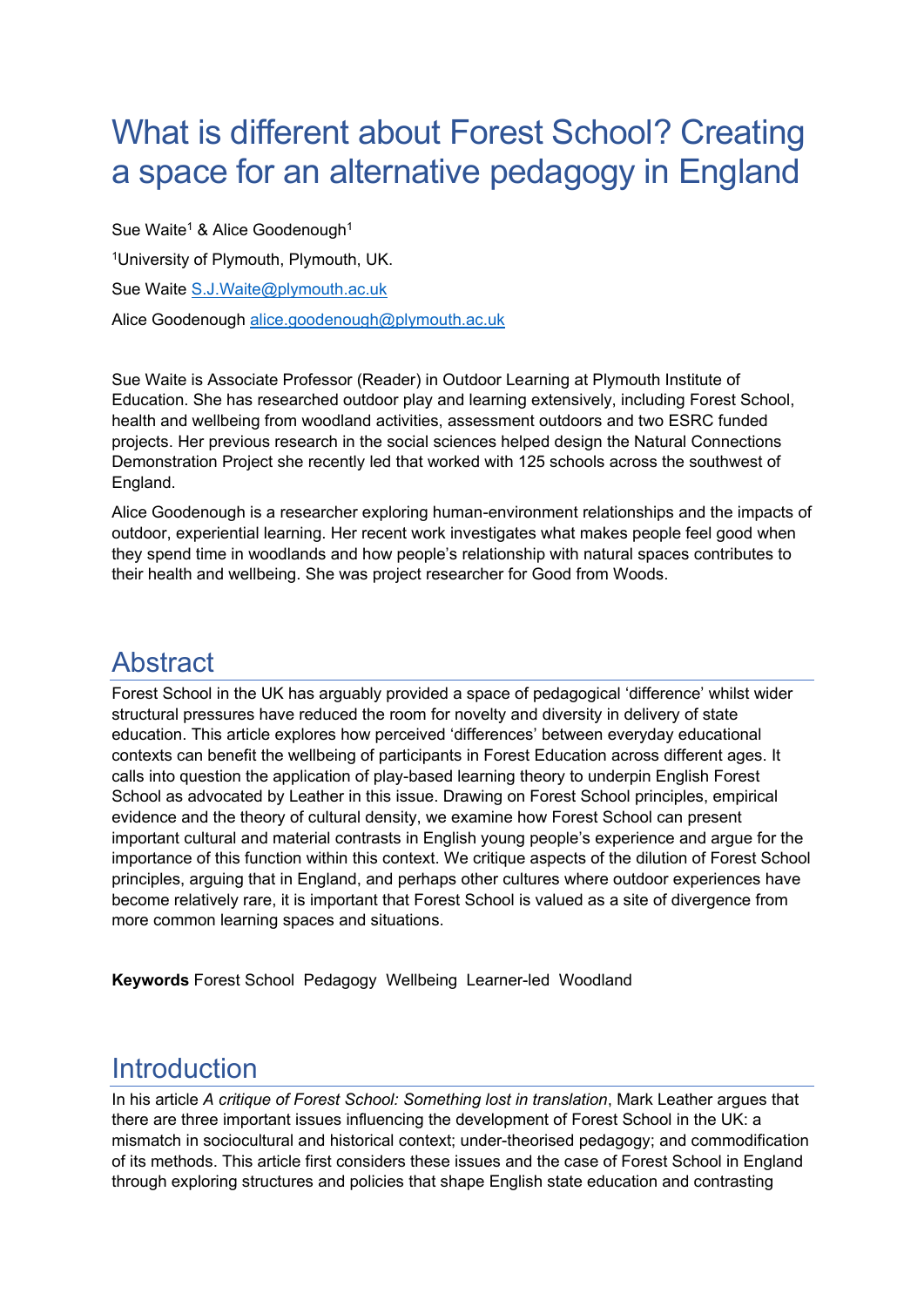these with distinctive principles of Forest School (FS). Such comparison aims to describe and interpret principles underpinning FS and contextualise these within English education, for whilst much outdoor and adventurous education has largely occupied a position peripheral to mainstream education in England, *outdoor learning* and within that, FS, has become increasingly embedded within early years and primary schooling and subject to its structural influences.

Our paper then draws on three empirical studies to illustrate how FS principles may be enacted with 4 to 24 year olds, employing this qualitative data to contest and support some assumptions in Leather's conceptual article and questioning his link to early years and play as the most suitable theoretical frame for this all age pedagogy. We suggest that exploring FS's disruption of norms and alternative cultural densities (Waite 2013) may allow better appreciation and theorisation of the challenges and benefits of FS places, pedagogy and practices within English educational contexts (Waite and Davis 2007).

# Structure in English state education – principles

Principles form an important backbone to facilitate translation of policy and ideas into practice. In England, the National Curriculum has provided a common framework for state schools since 1988, but the proliferation of academies and free schools under recent conservative governments has made the English education landscape an increasingly complex terrain. Parallel with this diversification of what schools teach, neoliberal changes to routes and methods of Initial Teacher Training suggest an increasingly technocratic view of teaching as a skill that can be learned through apprenticeship models and on the job training (Beauchamp et al. 2013). Theory and philosophical engagement with what education is and what purposes it might serve is somewhat diffused amongst localised vision statements for academy trusts or individual free schools. Autonomy within accountability is the mantra for this apparent 'freeing up' of state control. Nevertheless, there are overarching principles underpinning the government's education plans. The five principles of the White Paper *Educational Excellence Everywhere* (Department for Education [DfE], 2016) are:

- 1. Children and young people first
- 2. High expectations for every child
- 3. Outcomes, not methods
- 4. Supported autonomy
- 5. Responsive to need and performance

In summary, children, parents and carers are positioned as customers, while progress is expected for all children and judged through outcomes rather than prescribed pedagogical approaches. Successful achievement of outcomes by schools means less intervention (such as absorption into a multi-academy trust).

However, indirectly, state control remains strong through regulation via inspection by the Office for Standards in Education (Ofsted) (Beauchamp et al. 2013). Although inspectors are admonished not to comment on how results are being achieved (Ofsted 2016), schools are nevertheless expected to justify their approaches. As a result, innovative pedagogies such as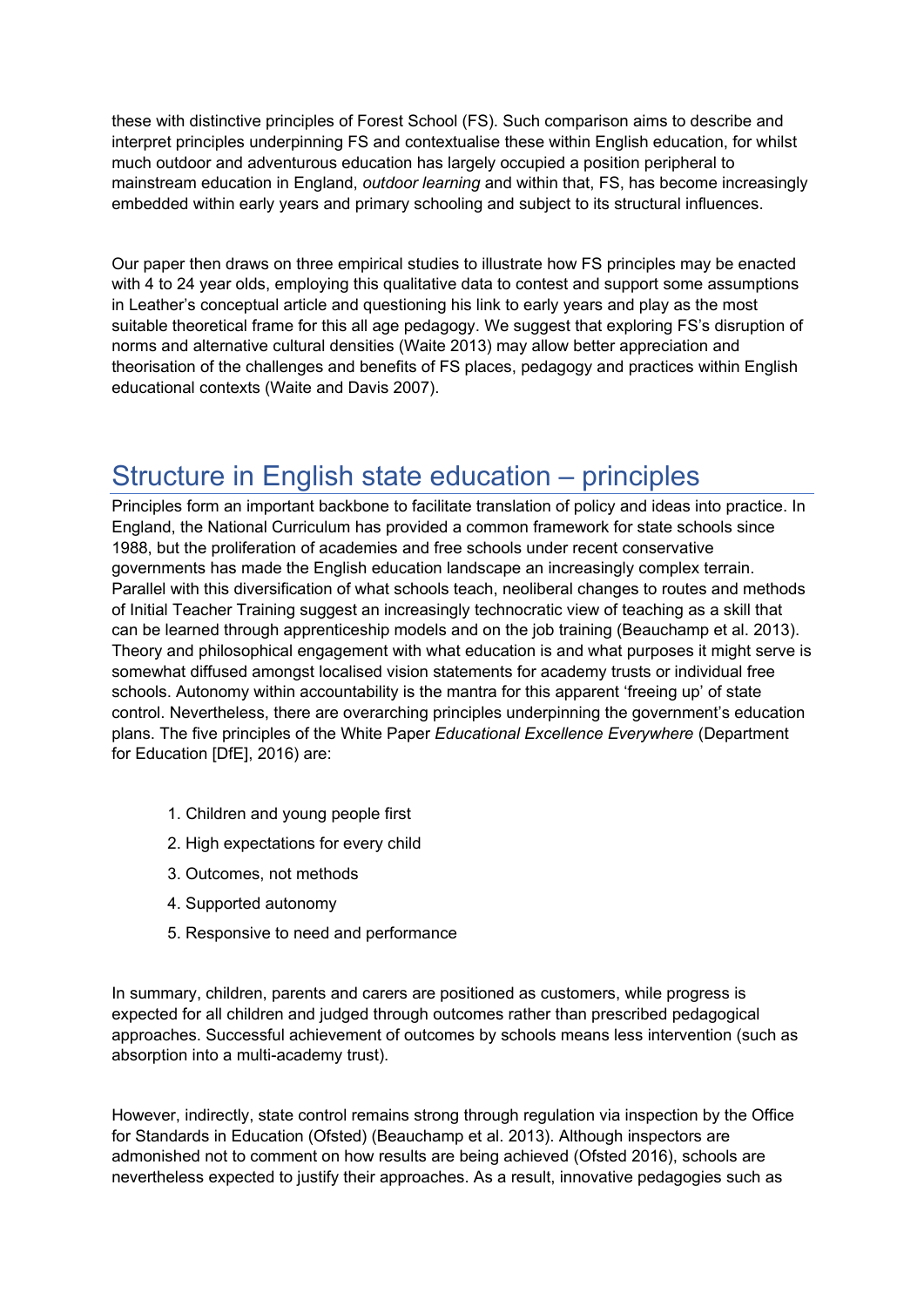outdoor play, learning and education are often pushed to the margins and seen as a nice bonus or treat, outside the main business of schooling (Waite 2010).

#### Structure in Forest School – principles

Following the inspiration of forest kindergarten ideas for early years practice, from Scandinavia via Bridgwater College, Somerset in 1993, the FS movement expanded across the UK. Initially under the auspices of the Forestry Commission (through the Forest Education Network), from 2012 the Forest School Association (FSA) became an umbrella for FS development. In 2017 FSA membership totalled about 2000 with an estimated 10,000 Forest Schools operating across the UK (McCree and Cree 2017, p.223). FS in the UK is not only associated with early years education, but employed as a pedagogy appropriate to students of all ages, spanning adult learners and, more commonly, children and young people between 2 and 25 years. Part of its growth has been supported by the accreditation of training through bodies such as the Association for Psychological Therapies and the Open College Network, alongside agreement within the BUK Forest School community in 2011<sup>^</sup> on key principles that underpin FS (FSA 2017).

With no standard training Danish forest kindergartens vary enormously and practices are determined by pedagogues' personal values, informal idea sharing and geographic circumstances (Bentsen and Jensen 2012). In England by contrast, FS accredited training theorises and promotes its guiding principles. FS training at Level 3, for example, includes research on educational theorists to reflect on and critique FS values and practice. Trainees at this level must also be assessed undertaking practical placements, putting FS principles into action, to qualify as a FS leader. In addition, popular FS texts (Houghton and Worroll 2016; Knight 2009, 2011) advocate for and reinforce the FS principles and common approaches.

This regulation of FS appears to be driven partly by concern about dilution of the pedagogical features perceived to contribute to its distinctive personal, social and educational offer, but may also be powered by commercial and small 'p' political circumstances, as Leather suggests (McCree and Cree 2017).

There are six guiding principles (FSA 2017):

1. Forest School is a long-term process of frequent and regular sessions in a woodland or natural environment, rather than a one-off visit. Planning, adaptation, observations and reviewing are integral elements of Forest School.

2. Forest School takes place in a woodland or natural wooded environment to support the development of a relationship between the learner and the natural world.

3. Forest School aims to promote the holistic development of all those involved, fostering resilient, confident, independent and creative learners.

4. Forest School offers learners the opportunity to take supported risks appropriate to the environment and to themselves.

5. Forest School is run by qualified Forest School practitioners who continuously maintain and develop their professional practice.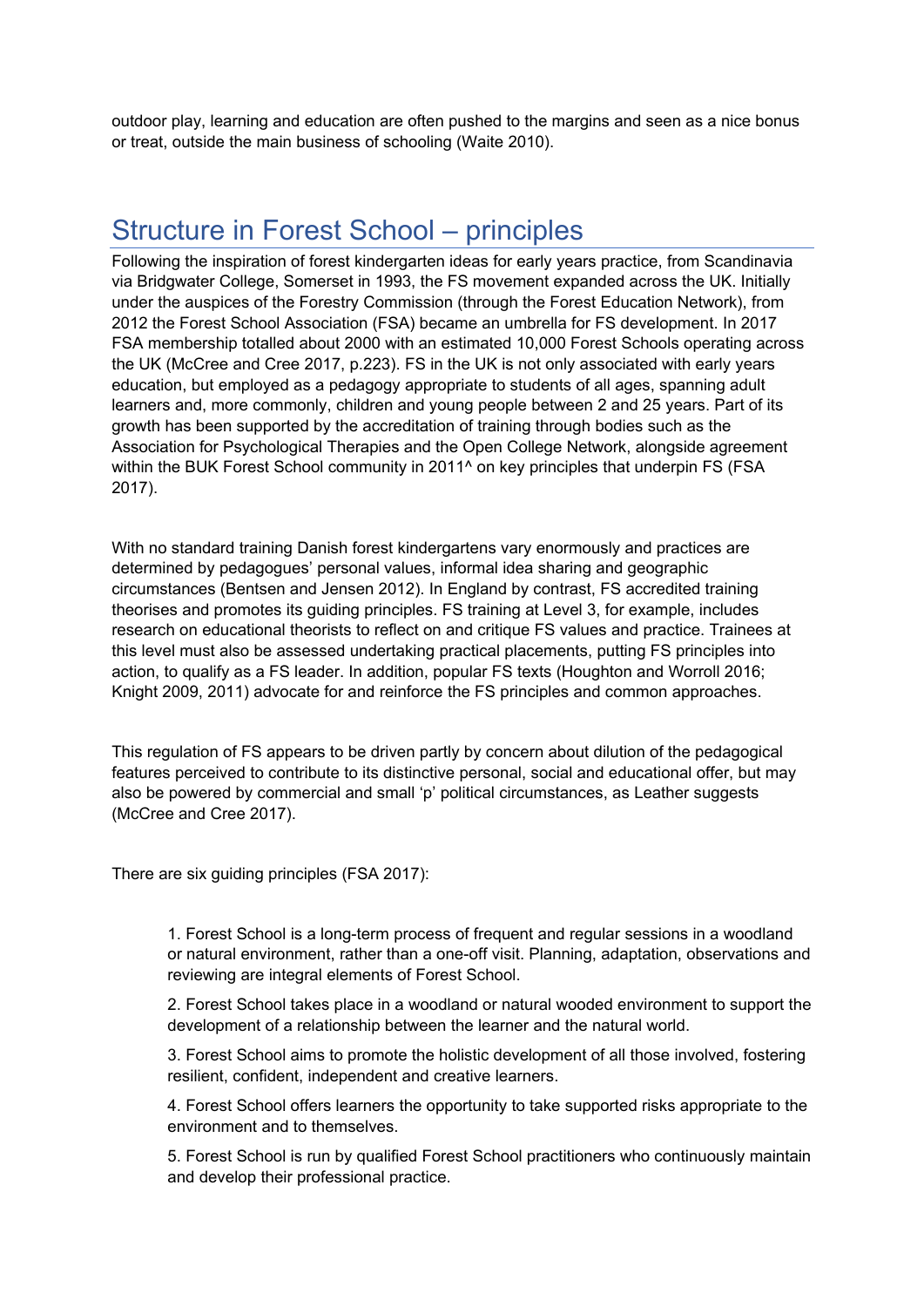6. Forest School uses a range of learner-centred processes to create a community for development and learning.

On the surface there is a similar emphasis to Educational Excellence Everywhere (DfE 2016) on reaching *all* learners through *a range* of methods. Yet the intended outcomes appear somewhat different. Where mentioned in FS, these are about connection to nature, non-cognitive skills, such as self-perception, motivation and interpersonal competencies foundational to successful learning (Gutman and Schoon 2013, p.7), and creativity, rather than educational attainment. Table 1 below directly compares the English government's educational principles with those of the FSA using a comparative framework.

| Principles                       |                                                                                                                                      |                                                                                                                                                                                                                             |
|----------------------------------|--------------------------------------------------------------------------------------------------------------------------------------|-----------------------------------------------------------------------------------------------------------------------------------------------------------------------------------------------------------------------------|
| Comparative                      | <b>Educational Excellence</b>                                                                                                        | Forest School (FSA 2017)                                                                                                                                                                                                    |
| framework (Waite et al.<br>2016) | Everywhere (DfE 2016)                                                                                                                |                                                                                                                                                                                                                             |
| Purpose                          | To drive a socially just knowledge<br>based economy                                                                                  | To offer holistic development for<br>children                                                                                                                                                                               |
| Aim                              | To improve standards for all                                                                                                         | To improve non-cognitive skills<br>and dispositions for learning                                                                                                                                                            |
| Content                          | Knowledge-led National<br>Curriculum for state schools,<br>additional 'freedoms' for<br>academies                                    | Outdoor activities offered from a<br>range presented in FS training,<br>including tool handling and<br>leader-led support for play                                                                                          |
| Pedagogy                         | Knowledge-centred teaching with<br>methods increasingly locally<br>determined at<br>teacher/school/academy trust<br>level            | Child-led, learner-centred, risk-<br>managed skills based learning<br>facilitated by trained and<br>qualified FS practitioners (as<br>part of a pedagogic<br>environment) during repeated<br>visits to a wooded environment |
| Outcome                          | Raised bar for educational<br>attainment in English and Maths,<br>and another 5 subjects drawn<br>from Sciences and humanities       | Community of self-directed,<br>creative and nature aware<br>learners. Evaluation of sessions<br>is often of children's enjoyment                                                                                            |
| <b>Barriers</b>                  | Poor performance results in<br>increased intervention, through<br>more inspections and oversight<br>by regional school commissioners | Lack of consistency in the<br>enactment of principles and<br>friction with cultural context of<br>school with no overt mechanism<br>for controlling this                                                                    |

**Table 1 Comparing principles underpinning English education and English Forest School.**

## Alignment of FS principles with wider educational policy and governance

Through this juxtaposition we detect potential friction between FS principles and mainstream educational provision. FS is learner-led and skills-based while state education emphasises curriculum-defined knowledge and although local determination of methods is apparently welcome in Educational Excellence Everywhere (DfE 2016), it is potentially limited by the assessment regimes by which school performance is measured. So, whilst uptake of FS training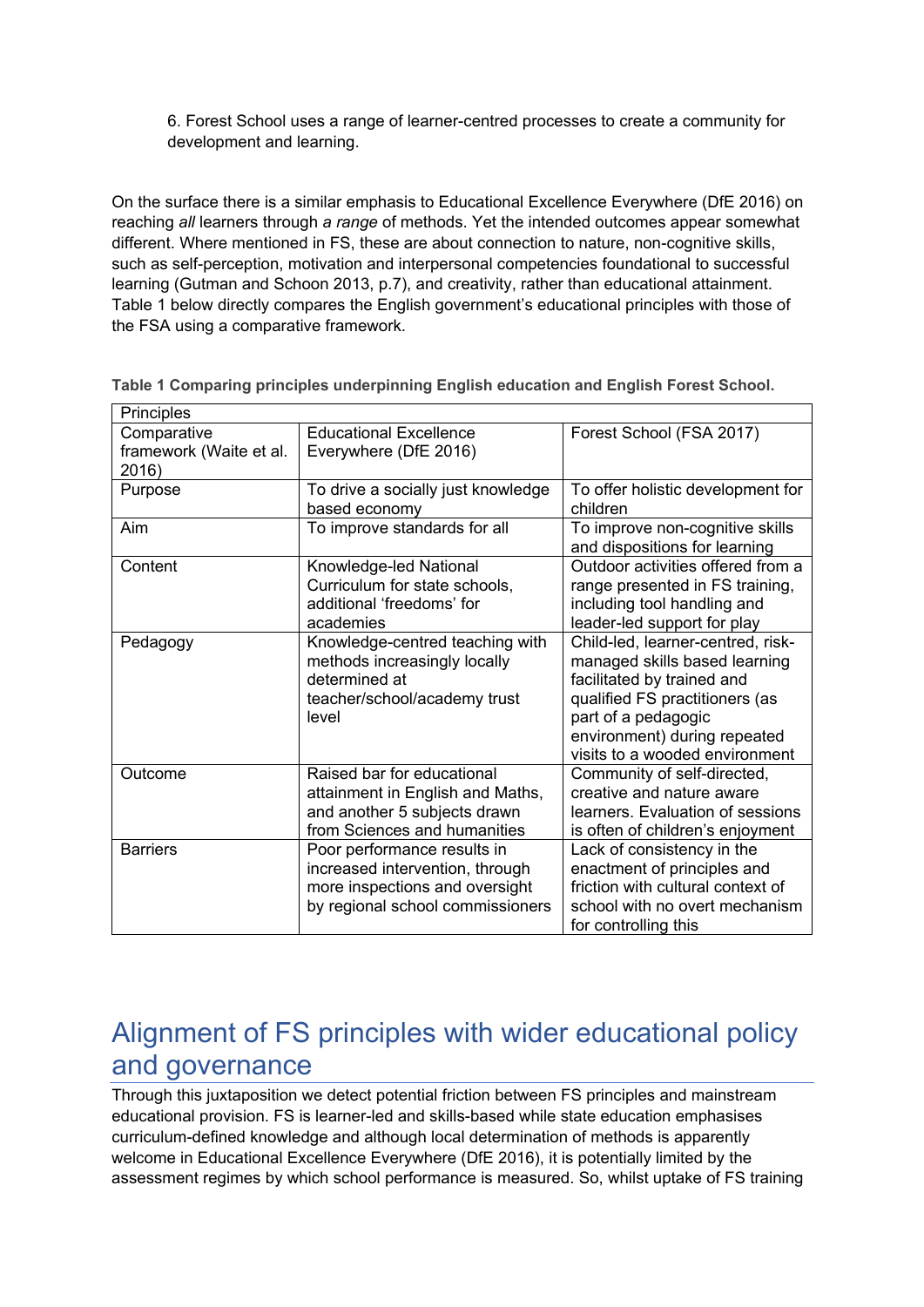by teachers and teaching assistants to deliver it to students at primary level in the UK suggests an appeal to some shared values and principles (Waite et al. 2016), these could be overridden by the priorities and regulation of mainstream schooling (Maynard 2007). Indeed, FS trainees working in a school setting can experience tension between the principles advocated within their training and what is possible within this context and no inspection of FS delivery protects their continued application. (McCree 2014; McCree and Cree 2017). Gaps between principles and practice can open up according to wider cultural influences (explored below in our empirical evidence).

What is clear is that, against the background of current educational governance in England, FS is unlikely to be employed in the way *udeskole* or forest kindergarten in Denmark is. In part, this may reflect differences in the roots of education between the two countries, namely whole child development (*bildung*) and curriculum-focused (see Waite et al. 2016, for further discussion). Whilst child-led pedagogical approaches are to some extent common to both Scandinavian and English cultural and educational practice in the early years (the Foundation Phase 0–5 years in England) – with playful engagement as a key mode of learning (Aasen and Waters 2006) – within England, these practices are later dominated by curriculum and academic performance imperatives (Waite 2010). Indeed, in England, where expectations in education are more knowledge-centred, FS can present an alternative pedagogical approach. It may be that in the English context FS offers a relative cultural lightness or 'cultural density' that contrasts with mainstream educational settings. Cultural density describes "the strength and composition of dispositions to practice and norms of behaviour embedded within places that mediate the possibilities for action of individuals in them" (Waite 2013, p.414). FS may provide an alternative cultural density that permits or indeed encourages new ways of interaction.

## A call to freedom

We propose that FS, in common with some other forms of outdoor learning (Waite 2013), may represent a call to freedom or cultural lightness, opening up alternative contexts and methods for learning within English schooling, whilst its accredited training offers an alternative cultural density and structure that make its 'freedom' relatively culturally acceptable in comparison to *ad hoc* school-level development of outdoor learning. For example, during the Natural Connections project, where 125 (mainly primary) schools developed provision of curricular outdoor learning, many turned to FS training as the only formalised outdoor teaching training generally and widely available (Waite et al. 2016). Outdoor and adventurous education training opportunities tended to be regarded as less relevant to schools' educational attainment focus and goals of accessing nearby nature.

There is a long history of outdoor play and learning provision in the early years (Garrick 2004) and free flow between indoor and outdoor spaces is a feature of such settings in England. There are also many other approaches to, and educational motivations underpinning, educators engaging students with natural environments, including scientific field studies, school gardening, and environmental education (Nundy et al. 2009; Malone and Waite 2016). Teachers are not all novices in taking learning outside the classroom and the training of school staff as FS leaders challenges Leather's assertion that the rise of FS represents 'a new type of adult leading children outdoors' and 'a new breed of educator' (Leather, this issue, p.8). However, we agree with Leather that there is a mismatch in sociocultural and historical context between forest kindergartens and FS and argue that departure in practices of the two stems in part from greater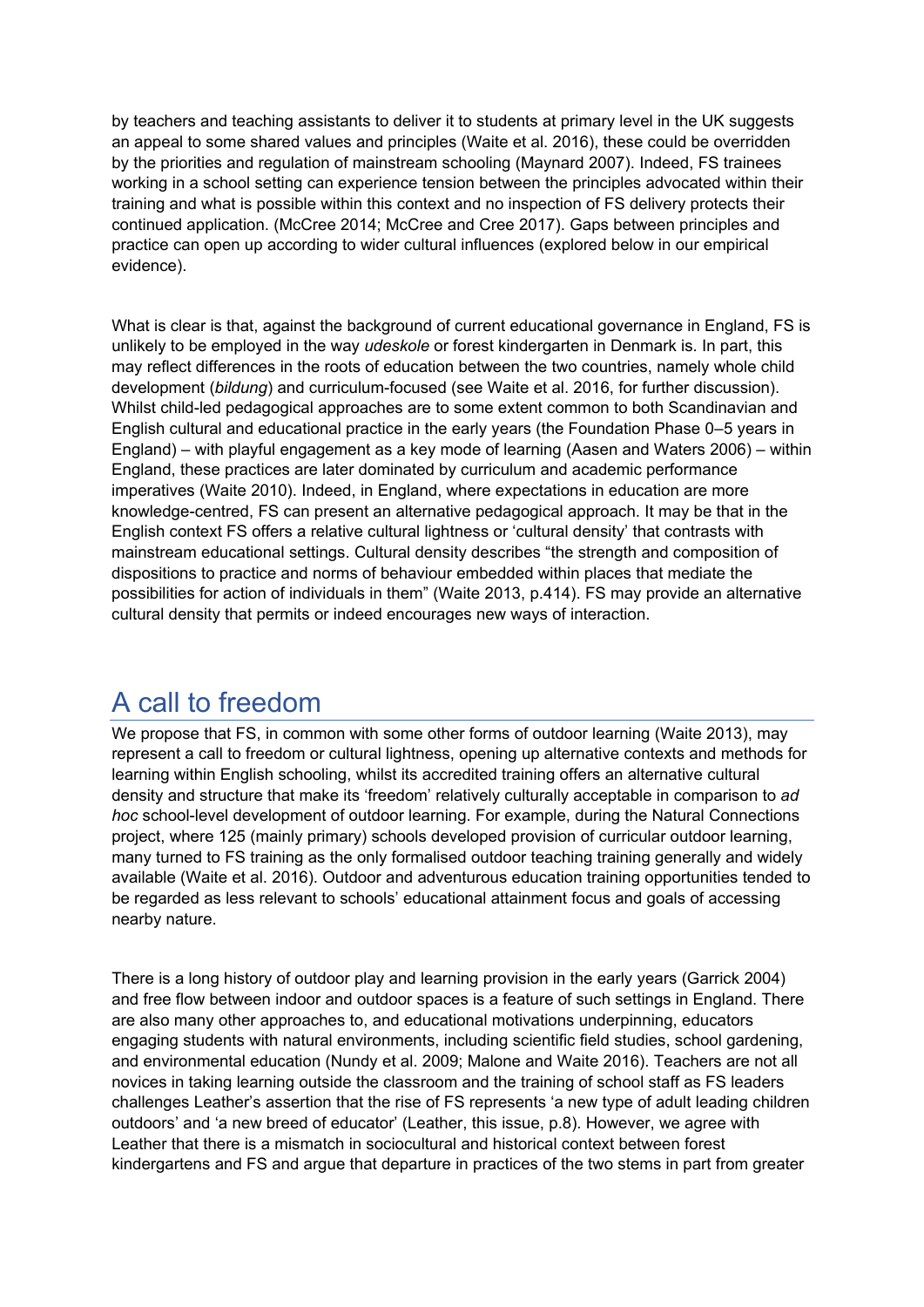structural control of schooling in England that may be better theorised through concepts of cultural density and norms.

## Principles and practice: empirical evidence from three English case studies

Conscious of potential gaps between rhetoric and reality, the effects of values and structure described above are now considered in relation to three empirical English case studies of FS practice that highlight the influence of competing cultural densities when principles are enacted. Our first example is drawn from a study of FS with children aged 4–5 years in their initial year of schooling, which aimed to help a local authority decide whether to support FS training for early years practitioners (Davis and Waite 2005). The other two examples are based on evidence from two FS case studies from the four-year Good from Woods project (Good from Woods 2017; The Silvanus Trust 2015) and offer examples of FS in other age phases. Good from Woods (GfW) supported practitioners across 11 case studies to action research the benefits of the woodland activity they provided via concepts of wellbeing (social, physical, psychological, emotional and biophilic) (Goodenough and Waite 2012). Maintenance of wellbeing has been considered a necessary foundation for the establishment of noncognitive skills (The Schools, Students and Teachers Network [SSAT] 2014).

#### First example: Forest School in the foundation phase

Four FS programmes were evaluated through funding by the Forest Education Initiative<sup>[1](#page-5-0)</sup> and Devon zero14plus<sup>[2](#page-5-1),[3](#page-5-2)</sup> between Autumn 2003 and Winter 2004. Three schools took part with 59 children aged between 4 and 5 years participating. Data was collected through observation, interview with adults and elicitation techniques using photographs, videos, maps and drawings with children. The FS settings were an orchard and woodland fringes to school grounds.

# Second example: Otterhead FS (OH)

Located in almost 230 acres of mature mixed woodland on the Blackdown hills, southwest England, this case study explored the impacts of regular FS sessions led by an external qualified leader for 13 students from secondary school in Taunton during 2011 (Archard n.d.). Five pupils (12–14) had attended for a day a week for six weeks, with eight more (12–17) attending longerterm (a day a week for between several months to four years). All attendees were identified by the school as having specific behavioural or nurture needs and referred to FS as a potential means of supporting them to engage with learning and education. Research methods included observation and interviews with children and adults.

<span id="page-5-0"></span><sup>&</sup>lt;sup>1</sup> The Forest Education Initiative operated throughout the UK from 1992, with the mission to "increase young people's understanding of the local and global importance of trees, woodlands, forest environments and the wood processing industries".

<span id="page-5-1"></span> $2$  zero14plus was the Devon Early Years Development and Childcare Partnership, which the UK Government's National Child Care Strategy required every local authority area to set up to develop and co-ordinate local services for young children and their families.

<span id="page-5-2"></span> $3$  We have ethical consent to name these programs publicly, however all student names used are pseudonyms.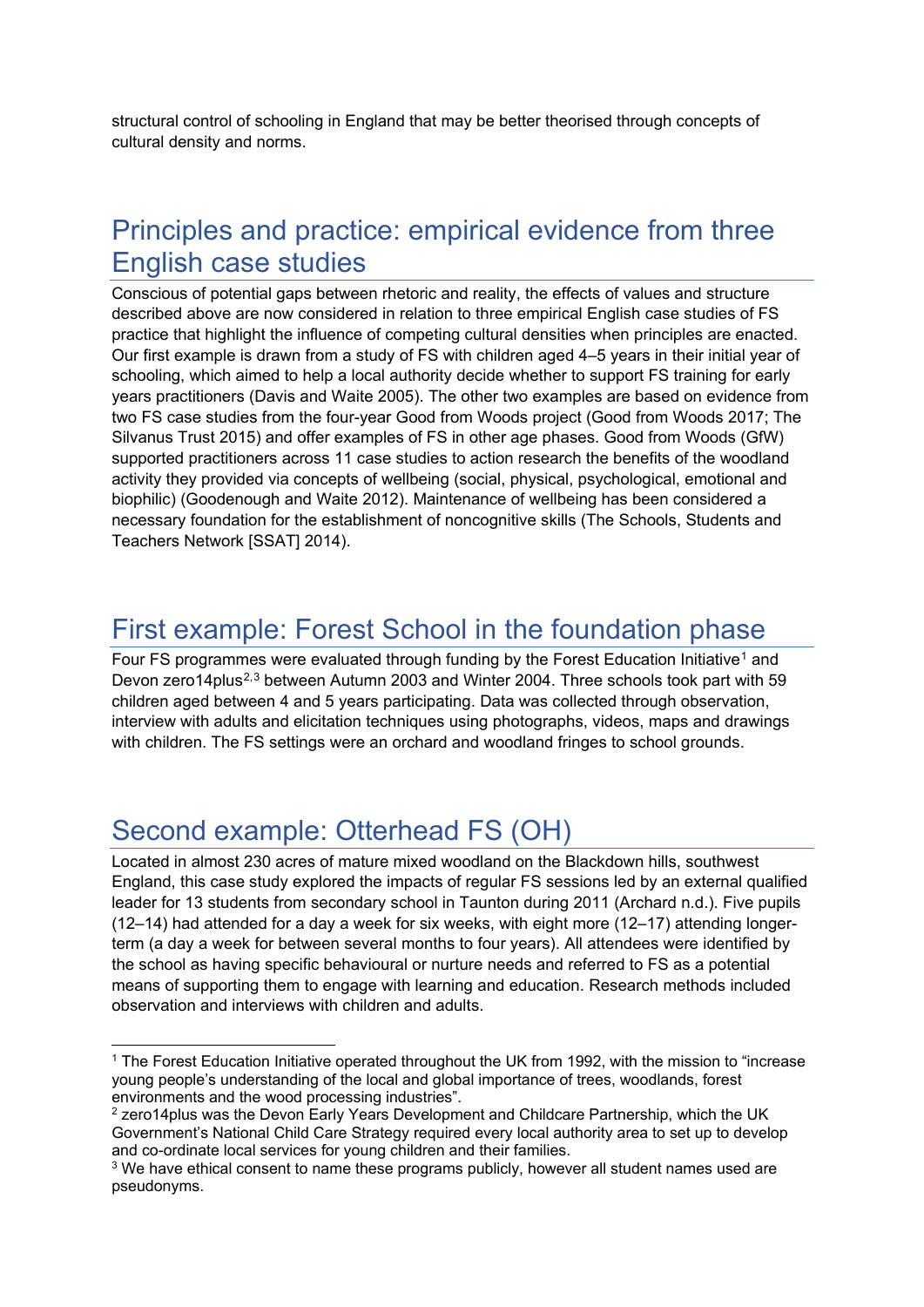# Third example: City of Bristol College (CBC)

The third case study followed six sessions of FS in a public city park (with mature and recently established woodland) involving students with physical and learning difficulties aged between 17–24 and attending courses at a further education college during 2011 (Ramsden and Tomlinson n.d.). Many participants found it challenging to articulate their ideas, thoughts and feelings orally and the research methods reflected this, employing observation and interviews with carers familiar with the young people.

Findings from all three case studies are combined below in support of our understanding of the enactment of the principles of FS in England, which are discussed in full above and summarised here and below as: (1) long term process and review; (2) woodland or natural context and relationship to natural world; (3) holistic development of children to improve non-cognitive skills and dispositions for learning; (4) supported risks towards competence; (5) trained and qualified FS practitioners; and (6) a learner-centred approach.

#### Principle 1: Long term process and review

All studies adhered to the FS practice of repeated visits and review as part of planning. Additionally, the research process seemed to support critical reflection and review amongst FS staff. Observations during the foundation phase FS programmes (first example above) and follow up research at Otterhead (second example above) pointed to some cumulative and lasting effects on young people, but also a tension with schooling as FS was frequently a time-limited and discrete offer so that some changes might not be maintained back in school. This tension reflects the cultural mismatch that Leather notes with English societal norms and competing cultural densities (Waite and Davis 2007).

## Principle 2: Woodland or natural context and relationship to natural world

In the FS case studies, being outdoors facilitated many practical skills opportunities, such as firelighting, crafting, whittling, cooking food as part of FS leader-led activities. At CBC (third example above), the researchers also identified the role of environment in inspiring enjoyable creative, physical and sensory interactions:

Quite a few said they liked these woods…and being there seemed to have a galvanising effect on James and Tim, who went galloping off at speed, whooping and hallooing and doing Red Indian noises.

Claire and John are chatting together…John taps Claire's shoulder and points. John says: 'What's that noise?'. FS leader: 'I can hear birds'. John: 'Darrell, birdy' (and he points). Claire says to FS leader: 'Can you see it?' FS leader: 'I can't see it but I can hear it'. John: 'Yes, pecking'. (CBC researcher's observations)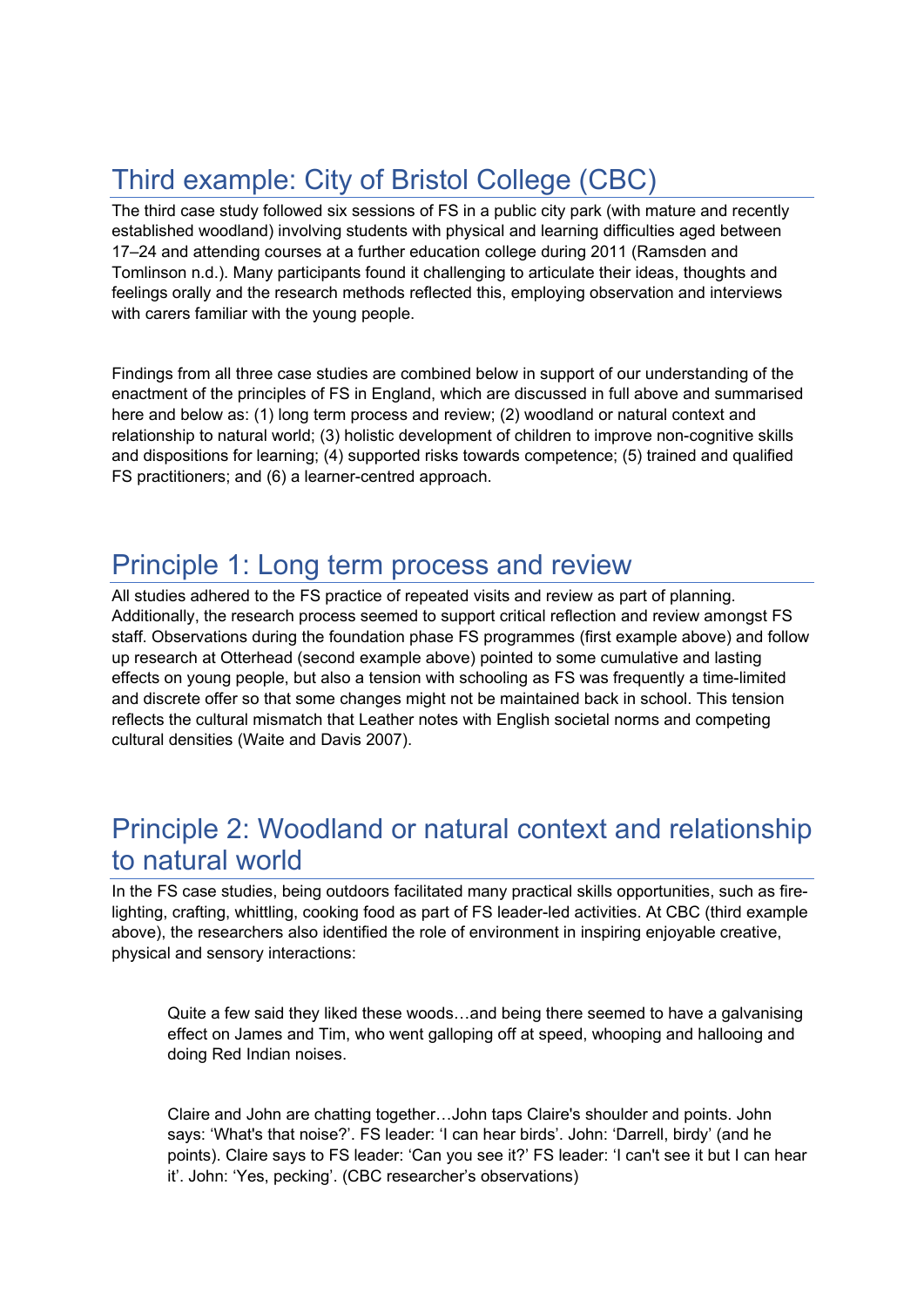The outdoor environment in CBC sometimes seemed to inspire an energetic physicality and exuberance amongst participants, but at other times absorption and reflection, and was identified by one staff member as playing a different role to the 'classroom':

For each one [of the group] it's bringing out something different, which again you wouldn't see in the classroom, doing our paperwork and other things we have to do, formal life skills stuff, there's a creative side. Although we do art, it's sort of different really, it's about the outside setting. (CBC support staff reflections)

Culturally, and materially through the sights and sounds of nature, the FS context could offer a different experience to other familar environments. In Otterhead, the woodland's affordance of energetic activity was observed frequently in participants choosing to run, climb, move over challenging terrain and to play wild games with each other, such as 'man hunt' and 'prison break'. The freedom to engage in wild play in interaction with the environment was sometimes described as a contrast from the movement these students enjoyed in their other urban outdoor spaces: "I like making stuff and that [at FS], and it's better to hang out in the woods than on the streets and stuff.... Cos then you can do whatever you want [pause], climb down hills and stuff.... [On the streets] You're kind of sitting there". (Gus, Otterhead).

Enjoyment of physically active behaviour was one of the most frequently observed ways young people derived wellbeing from the material environment. Notably within the longitudinal study in Otterhead, whilst energetic activity was recalled by participants as a highly valued element of FS experience, social outcomes were recalled as most significant, followed by 'being in the woods' and 'clearing up and looking after the woods' (second and third most regularly appreciated outcomes at follow up). This latter finding in relation to valuing and caring for nature was unexpected as the researcher had observed few indicators of a nurturing appreciation or interrelation with the natural world, but perhaps indicates the significance of Principle 2 within this FS experience and that being in woodland has implicit effects through the transactions and activities it affords.

Indicating respect for the woodland environment may have been partly instrumental, employed by students to ensure their inclusion in future FS activity. Speaking of clearing up and looking after the woods, Archie, a student at Otterhead, remarked that this was "important to me because I know that I can – you know that I can … I can come back to forest school. Cos if you don't really look after stuff then they won't allow you back, will they? So …." However, asked six months after their FS engagement, students appeared resolute that the material environment of FS contributed significantly to their appreciation of FS. A shift in recognition of the woodland seems to have occurred over time in FS without explicit learning objectives, but through the cultural and material density of its practices and environment.

## Principle 3: Holistic development of children to improve non-cognitive skills and dispositions for learning

Researchers' observations through the evaluation of the four early years FS programmes (first example above) indicated that the children, when given freedom to do so, used their imagination,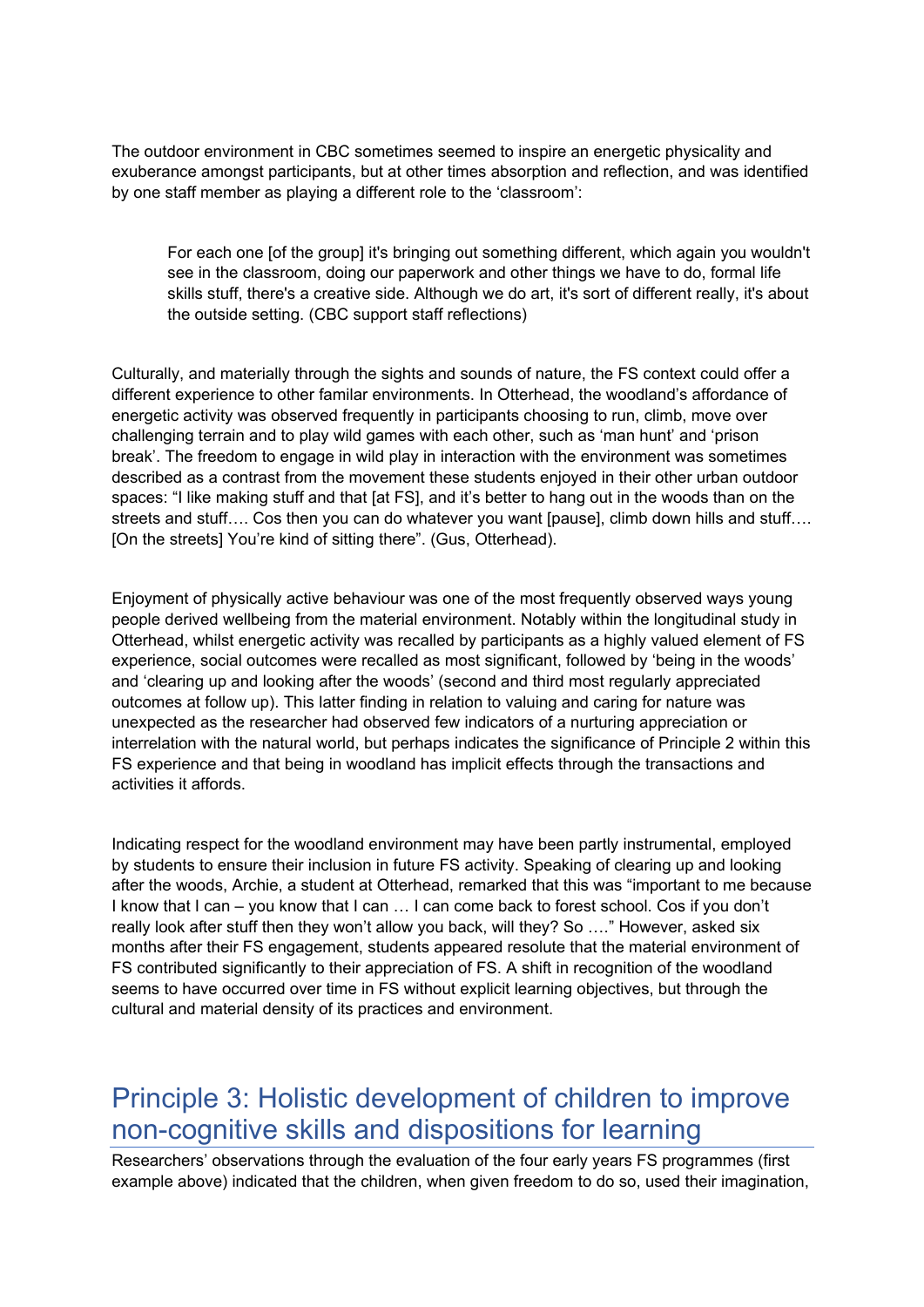initiated social contact, and explored and interpreted the environment following their own agenda. In contrast, structured activities were broken down into small steps with detailed instructions. Notably, adults kept the children 'on task' with expectations about outcomes. This was observed to curtail some opportunities for imaginative play, expressing feelings and pursuing interests. However, the hands-on tasks often appeared to engage the children's concentration, and experience of success in these may have contributed to their feelings of competence.

Students at Otterhead (second example above) valued opportunities during FS to spend time in activities that drew on non-cognitive skills, particularly interpersonal relation, creativity, attentiveness, persistance and connection with nature. In follow-up research, six months after the sessions, most young participants self-reported that time spent with friends was what they liked best about FS. This was closely followed by the chance to make new friends. "If you are making new friends [at FS] then it's good because you can really like connect with them, and really like help them and get to know them," commented Archie, "and when you get to know them you know what they're like and know how to handle them." These opportunities included peer connections that some felt would not have been established within the social and material context of classroom or playground. "If you are back at school, half the people you wouldn't hang out with. Here you build relationships and make lots of friends," Cara noticed. When asked to compare how well he got on with people at FS or at school, Dan replied "better" and continued by saying "better for me … because I'm in that natural environment sort of thing." Dan specifically identified the "natural environment" as making the difference.

During the sessions, some participants also described novel positive intergenerational relationships with FS staff. "Normal teachers just talk down to you quite a bit and then, like, they don't take much notice of you. They [FS staff] take notice of you and the things what you want to do," remarked Jimmy. And Cara felt similarly, pointing out that "it's easier to talk to adults [at FS] so you can tell them things that you wouldn't in school." This was made easier by the flexibility of the situation. "You can go off, look around. If you've got something on your mind, you go off and just think about it. If I don't want to hang out, I go off and look at trees and everything. However, "at school you can't just go off. At FS you ask and they say yes - no Qs or anything. Done it on a couple of days."

Similarly, the teachers in the evaluation of the four FS programmes (first example above) saw the FS experience as something like a bubble, standing outside of the experience of schooling. The anticipated congruence with play-based early years practice did not seem to be noted.

FS was regarded by some participants as a context that encouraged improvement of interactional skills such as communication, co-operation and attentiveness: less "daydreaming" (Eddie); "shutting up when the teacher's talking" (Lucas), becoming "not so gobby [slang reference to being 'loudmouthed']" and learning "how to deal with a lot of people," which implies "tolerance" (Jimmy). This disruption in schooling norms indicates how the alternative cultural density of FS and expectations may let pupils experience other ways of behaving and being with others. However, one student suggested that social relations at school could be negatively affected by FS attendance; peers sometimes teasing attendees that only young people experiencing behavioural challenges were allowed to participate regularly (Eddie OH).

Young people at CBC FS were often observed sharing an experience together. According to one CBC researcher, "bonding through a shared experience leads to well-being within a group… it's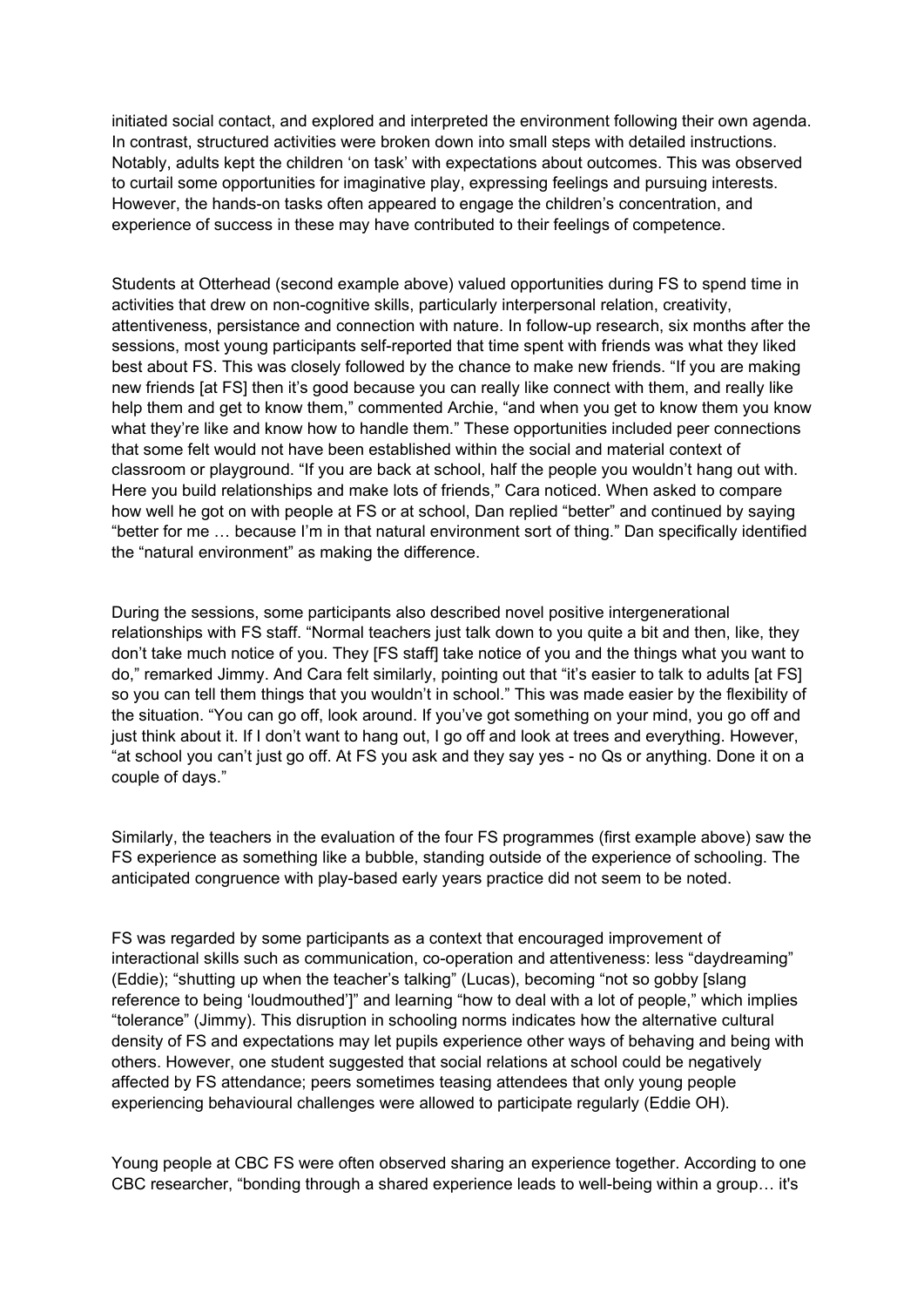about feeling a group identity, and relating to people through and because of this, because of the things that you've done together." Thus, "connecting through shared experience comes from the situation rather than the people." The CBC researchers identified sensory, creative, fire-making, practical and, most commonly, game playing, as the activities that nurtured these collective social bonds. Shared social identification tended to develop during familiar elements of the FS routine, as when "several of the male students started singing a football-style chant (to do with the food) and seemed to be really enjoying this as a boisterous group activity."

## Principle 4: Supported risks towards competence

Developing skills and being witnessed in doing so was considered an important outcome for the CBC participants. Practical skills and games were the most common context for achieving a sense of competency and having others perceive their proficiency. One of the CBC researchers shared such a situation involving Tim. "Tim wants everyone to see that he has lit birch bark successfully, after lighting the cotton wool very quickly. He lights it again and again."

The researchers at both Otterhead and CBC felt the relative novelty of activities (set within a place and routine of growing familiarity) underpinned many participants' sense of pleasure or satisfaction from skill development. This links to the idea of a culturally light place that allows new ways of being and behaving (Waite 2013).

Many of these instances came from practical tasks such as cooking, doing unusual activities, lighting the fire as well as 'play'. Perhaps this is because there were many new things for participants to try for the first time. In terms of trying new things, food seemed to be significant (chestnuts and damper bread). Activities such as fire-lighting were repeated from session to session so that participants were able to learn/develop skills over time. In terms of observing people 'developing themselves' we could see over time participants' increased willingness to try new things, and when the students felt that they had 'achieved' they did sometimes vocalise this. (CBC researcher's observations)

In a similar vein, one of the OH researchers observed a student, Cara, showing others how to use tools, when she had been given the responsibility for the toolbag, noting that "this was something she hadn't done before." And then, in an interview with another student, Jo, the same researcher recorded how Jo "described how he felt more confident and related this to learning how to cut up wood in front of others." This evidence supports the claim that FS can build noncognitive skills such as self-confidence and self-esteem through the experience of success and the fulfilment of foundational needs for nurture, such as nourishment, warmth and acceptance. The different context provided the means to be other than their 'normal' selves.

The CBC researchers observed that non-cognitive skill development, such as 'quiet confidence', is inherently harder to capture than acquisition of a new practical skill. It is important to consider the interconnected nature of contextual factors, the influence of people, place and activity when considering how transferable outcomes are to other contexts and behaviours such as learning dispositions. This is exemplified in the case of Eddie at OH.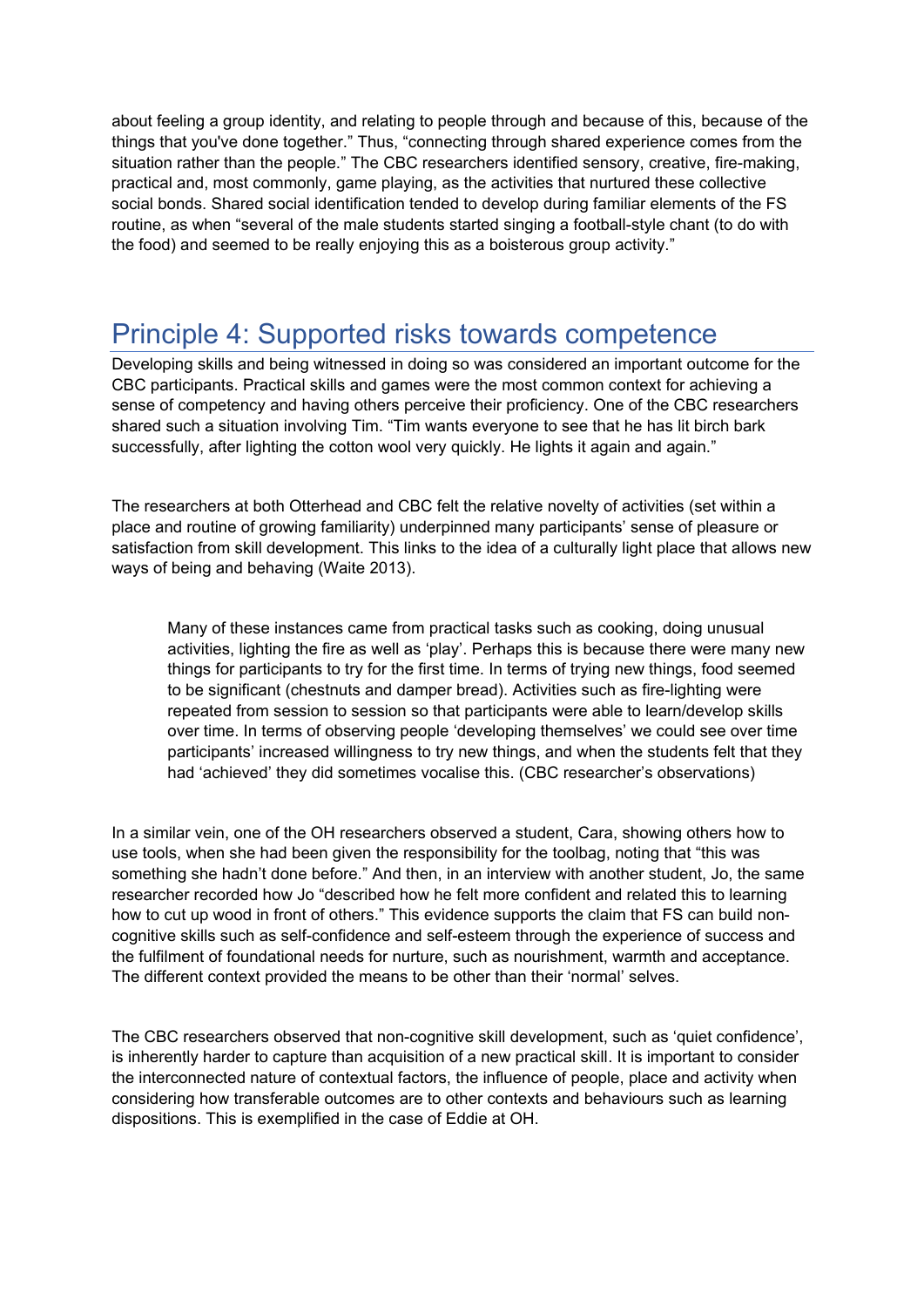Eddie mentioned that he found it hard to concentrate and that attendance at Otterhead FS had helped him with this. I asked him how he knew this and he said that following his attendance at Otterhead FS his school teacher had noticed that he was able to pay attention for longer periods of time and had drawn it to his attention. I asked if he had thought this was true and he thought it might be, but that it [his heightened ability to concentrate] hadn't lasted [beyond the short-term]. (OH researcher's observations)

This limitation is a further indication of the clash between English schooling and FS cultures but also more widely of the problem of transfer between learning contexts as noted by Brown (2010) in the case of outdoor adventure education.

# Principle 5: Trained and qualified FS practitioners

The impact of delivery of FS by trained practitioners was discernible in three interlinked and recurrent themes within the OH data: the positive impact of young people being able to choose activity for themselves (discussed below under principle 6); the high proportion of practical, hands-on activity afforded by the woodland environment; and the recognition of their own development, whilst pursuing these interests. In all three case studies, the FS leaders were external to student's school environment and may have experienced less conflict with the potentially competing cultural density associated with it. Staff from student's everyday pedagogical contexts expressed different reactions to the contrast.

Non-cognitive skills development within the CBC case study were not only linked to the novel or social context of the FS group (teachers, carers and learners), but also to activities that facililated intrapersonal experiences of purpose, confidence and immersive flow and were associated with choice and autonomy. Young people frequently chose highly active, playful behaviour that could combine such possibilities. 'Playing' with sticks for example, might indicate off task behaviour or a game, but could be experienced as purposeful and controlled, and was likely to be accepted by the FS staff in relation to the principle that FS is student led, as exemplified in a short interchange between students, recorded at CBC. "Mmm, it's not exactly messing around, you [the researcher, have made] a spelling [word choice] error, it's 'playing' around," Keiron explained. "Correction," Dan agreed, "'playing with sticks'; well [because] actually there's a difference." Kieron affirmed this difference: "because, when you play with them [sticks] you go like [pause] 'I'm going to fight you with my sword' … whereas if you're messing around you're going to go like this …" [waving stick around at others]." "You're going to smack people with it," Dan clarified.

Students also repeatedly chose applied, practical activities they found enjoyable such as food and fire making. Several learners, who had spent more than six weeks at FS1, told the researcher that being trusted to choose more complex and/or risky activities helped them experience a sense of progression. Archie commented "I guess it gives me a sense of what it's like to have responsibilities…less like, when you're younger you don't have many responsibilities that people give you and when you get older, people give you more responsibilities…it's helping me grow up." Cara also noted a different relationship with adults: "In FS, they don't look at you as a little kid. They know you can be responsible, they trust you. That makes you more responsible. You have to look after them [tools] for the day."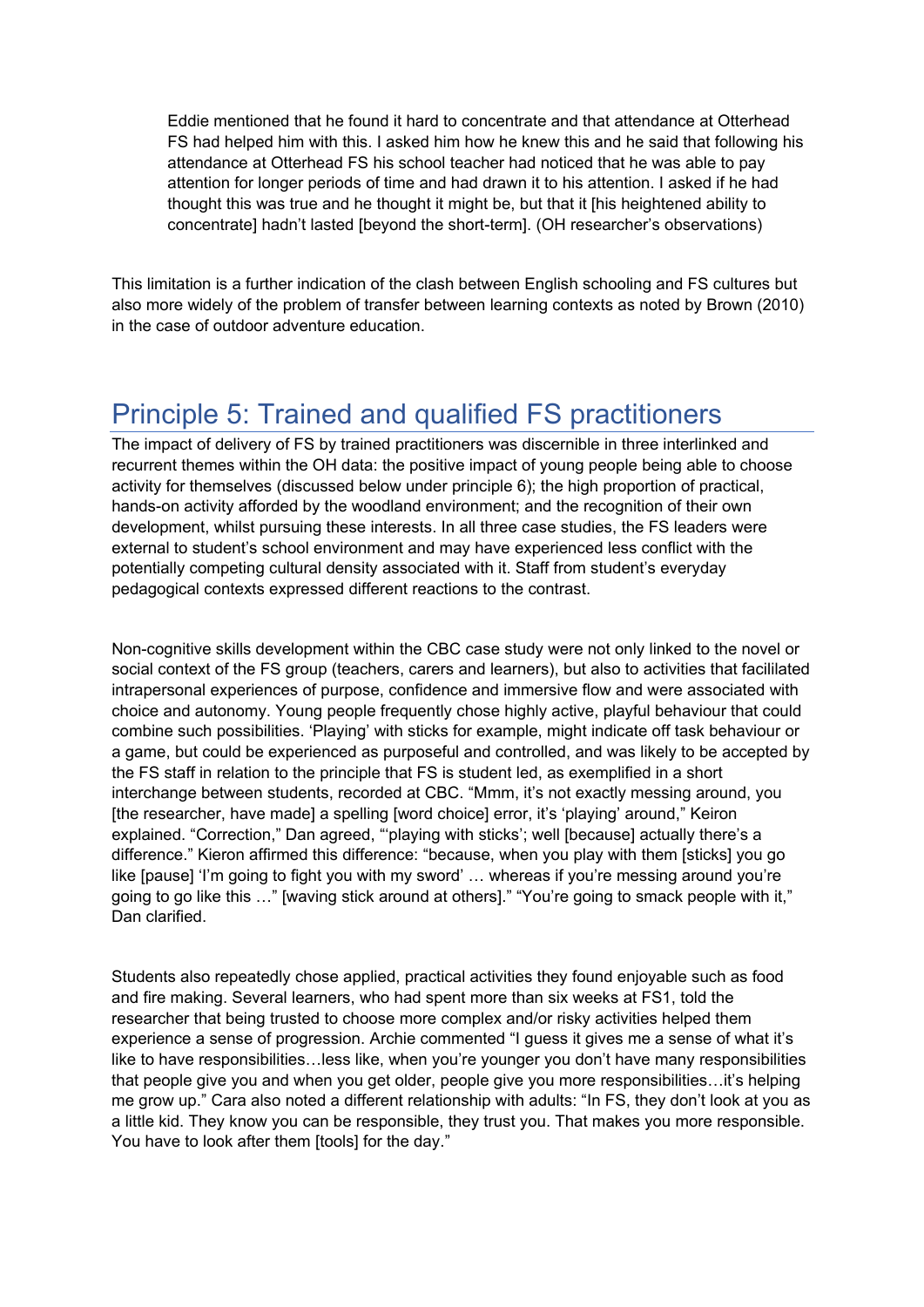These insights from young people indicate that although playfulness is a factor, learning in FS is often a process where the children and young people become increasingly able to manage their own risks, behaviour and learning over time. Psychological explanations for this, such as Vygotsky's zone of proximal development, can also be understood from a sociocultural perspective as movement towards a different set of cultural norms, where children and young people are recognised as being competent (Huggins and Wickett 2017). The very boisterous physical play enjoyed by students, and many of the hands-on tasks afforded by the environment, were made accessible as a choice for students through risk assessment and management by FS staff that included them in the process.

This increased accessibility and its benefits are achieved not only through FS staff introducing young people to safe management of activities and imbuing them with a sense of personal responsibility, but also through demonstrating this to their carers and teachers. Staff at the secondary school in the OH study linked their recognition of the importance of FS being 'different' from school with a sense of reassurance that exposure to such difference was 'safe', whilst potentially also benefiting students' independence and self-esteem. "I think it's something very different as part of their working week, it gives them an opportunity to [pause], it brings them confidence and raises self-esteem," remarked one staff member. Another noted that "some of them probably don't get outside like that in their everyday life." FS was acknowledged by a third staff member as "a peaceful environment for them, they just need to relax and be outside. An investment in them, learning in a different way …. They can take risks but it's all very safe," within an "environment that they're not familiar with, ... and they get an awful lot of pleasure just being able to wander off and think for themselves."

Carers of students in CBC also understood them to be benefitting from opportunities to spend time in a different context and undertake and practice novel tasks, whilst supported in the FS environment. Staff from students' more familiar pedagogical context saw the generation of contrasts as particularly important. Spending time alone, fire-making and the central fire circle were identified by staff as sites of pleasure and/or development, via material, social and cultural novelty in comparison with their usual experience. Carers reported that the "quiet space activity just amazingly worked... everyone's surrounded by noise and busyness all the time, the college environment is people, people, people and there's never the time to stop and be comfortable with yourself without it looking awkward," and that the young people "clearly enjoy the firemaking and the cooking, it's so different for them, it's quite a unique experience for them." Changes in young people's behaviour in this new context were clear from the perspective of the carers: "You see Tim would run in an open space. Not run away but just have a sudden, voom! run! But he hasn't done anything like that." Alternatively, "it's that moment of just sitting and being [at the fire circle, following lunch]. I think the fire can provoke an atmosphere or reflection in some way, just looking at it. I wouldn't imagine any of them have any experience of that side of things."

Due to the high levels of adult supervision the CBC students experience in their lives, and the physical and learning challenges they face, it is unlikely these students would be able to pursue the activities described above independently. However, as at OH, adults from the schools seemed able to support learners' exposure to unfamiliar activity and a rough material environment because they felt assured by the structure of FS risk management practices and processes. However, the early years school teachers in the foundation phase programmes (first example) experienced significant friction between regular school expectations and the freedoms of FS. The following examples of this were experienced and shared by a class teacher in a study documented by Davis and Waite (2005). One situation when this became obvious was when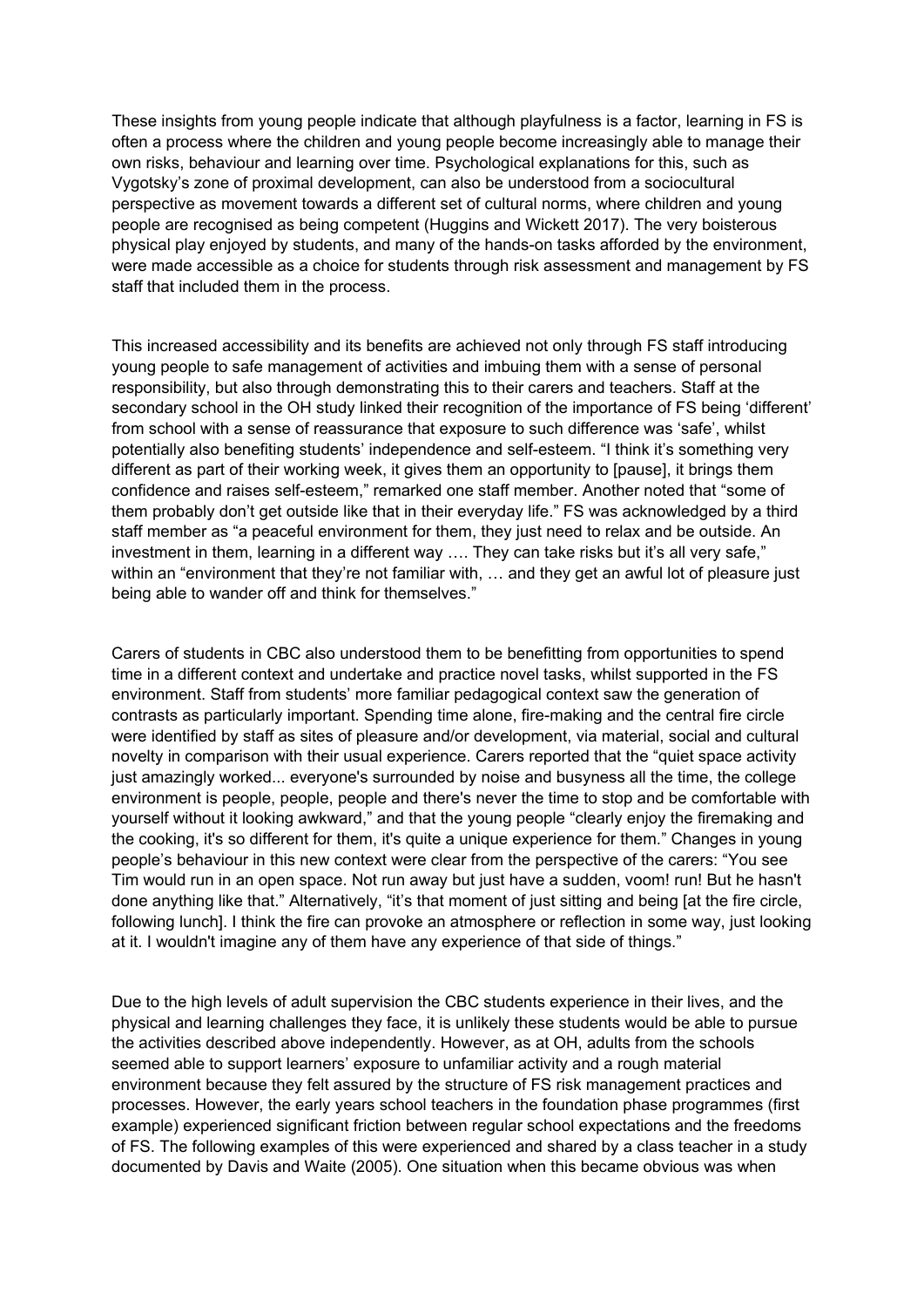students "maybe didn't take part or talked [during FS activity]…because it [the activity] could have been a really good learning or sharing time. You know like circle time in school." and "it's important that they learn the skill to sit and listen to each other." Another circumstance involved students struggling with the amount of freedom provided. "The faces some of them were making were like 'oh I'm not quite comfortable with this' and that is probably when I thought I'm going to take him off." The teacher felt that whilst students "enjoy the freedom, they seem to quite thrive on knowing where the boundaries are." Hence even in these early years, the tension with schooling norms was evident. "And I felt sometimes as I was leaving…I had to be really firm with them… Wake up; now you've got to listen, you've got to conform."

Regarding pedagogical theory, FS congruence with play-based learning prevalent in English early years practice, suggested by Leather and anticipated in terms of shared principles, is called into question in its enactment. It appears that intended pedagogy sometimes did not materialise or caused conflict for primary school class teachers.

#### Principle 6: Learner-centred approach

Parents, classroom assistants and class teachers in the foundation phase programmes, however, also felt that their FS sometimes became too structured, so that children were confined by expectations that they complete a pre-planned schedule of activities. Adults who were not FS leaders valued freedom for exploration but in practice, time was often not made available during sessions. Opportunities tended to arise in the spaces between planned activities, not as a conscious pedagogical decision of the FS leaders observed. Child-led, play-based learning in this research was not a deliberate activity within the FS planning but happened serendipitously (Waite and Davis 2007). This suggests that although FS principles recommend child-led learning, other cultural influences may divert intentions. It may be that the conflict between practice in school and in FS reported under Principle 5 made FS leaders try to make FS more like schooling and manage activities and learning outcomes in alignment with that aim.

Research in the OH case study emphasised the extent to which young people valued opportunities to determine the activity at FS. Interviews one year after the experience established that after social and biophilic outcomes, most participants strongly appreciated the overall sense of 'being allowed to decide what to do', alongside the creative, playful and practical activities they preferred (Archard n.d.). Young people at OH found pleasure not only from participation within embodied practical experiences, but from their ability to choose them freely; Jimmy describing FS as an important context for developing 'independence' alongside gaining confidence and new skills. Kieron reported what he enjoyed about the woods was "lighting fires, eating food and exploring, having freedom basically"; while Archie valued: "being able to make whatever I want – it makes me think that I can – I'm in control of what I can do, I'm not like a child anymore. I can choose what I do…cos I'm really good with knives and [staff member] who started forest school, he actually said to me I'm really good with using knives."

Whilst, as suggested above, it is important to consider how transferable to other contexts outcomes of FS may be, OH data suggest that achieving control over their activity meant that some students felt differently about themselves at least in the short-term. Eddie, for example, described how having repeated opportunities to choose to do practical hands on tasks that he felt skilled at, reinforced good feelings about himself. He presented this as a contrast to his choice of behaviour at school or in his home town and a sort of antidote to their potentially negative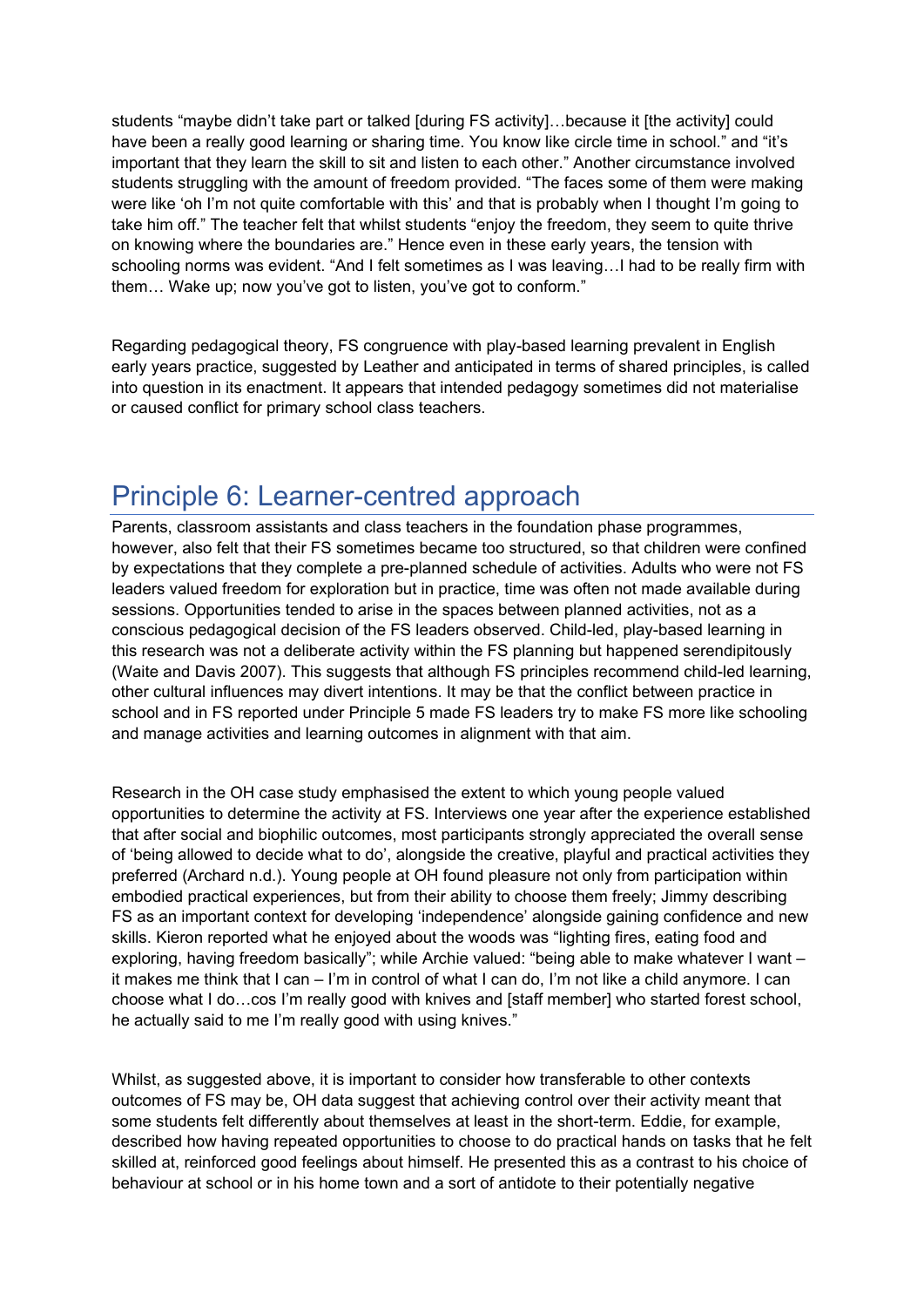outcomes. His belief that he was good at some of the practical activities available at FS enabled him to visualise a future beyond school and his problems there, one where he would be able to train as a tree surgeon and have a career.

In these GfW case studies, being able to choose was not always consciously future oriented and aimed at self-development, but instead helped students gain or sustain current emotional wellbeing. This might be achieved through deciding to abstain from an activity, or re-determine its parameters. The OH researcher reported: "Cara was asked if she wanted to make a star, and instead she chose to watch what her friend was doing", while "Eddie chose to make his own fire each week, away from the group fire". She noted that underlying a common response of the students to being asked what they valued about FS, was a sense that it provided novelty and a chance to both do things, and experience oneself, *differently*. Within this case study, the ability to control or manipulate one's exposure to this novelty or difference, amplifying or limiting its influence, was an important element of its beneficial impact.

When asked, most students commented that they liked to come to forest school as it was a day out of school. At face value, that could mean many things. What I observed and heard was students saying that being at forest school gave them the chance to have a break, make friends with different people and allowed them to learn different skills. I could see it being a respite from the everyday world, a place to be something different where they could exercise more control. (OH researcher's reflection)

The CBC research also suggested that wellbeing was associated with active decision-making, taking the initiative, leading an activity or choosing not to take part in it. Researchers noted "Claire and John making up their own game and really having fun with it," and that "it feels like they've [the students have] really started to take some responsibility for things." They witnessed young people becoming more pro-active, observing that, "for two weeks in a row now, somebody's gone and got the wok (fire wok) out, stuck the legs on and…asked who wants teas and things and gone around and sorted out what people want to drink."

Furthermore, sometimes a student's non-verbal, embodied reactions to the FS context indicated a level of self-regulation of engagement with planned FS activity, as three instances shared by the CBC researchers attest. So, for example "Tim walk away from the group making music and swings his stick through the bracken. He seems quite involved in this and gently hits brambles. He tries to pull a larger stick out of the brambles by using his smaller stick." On another occasion "the group was very keen to set off into the woods, so much so that it wasn't worth trying to get them to do an activity while we were on the way. James tends to be the one leading at the front." Following a number of sessions the researchers observed "they've made it their own place .... The first time they moaned about carrying stuff, the 2nd time they waited until we asked them, this time they picked up the stuff and disappeared off."

It is evident that in all the case studies, FS was associated with cultural and material difference from children and young people's usual experience in school and community. Their engagement with it was not always playful but valued, serious and responsible. However, in the case of the two older age examples, a departure from educational norms may have been more permissible because they were students with recognised special educational needs. The FS leaders were not school staff, but external FS providers. It might be that in these instances FS leaders are less embedded within priorities of mainstream schooling and experience less conflict in adherence to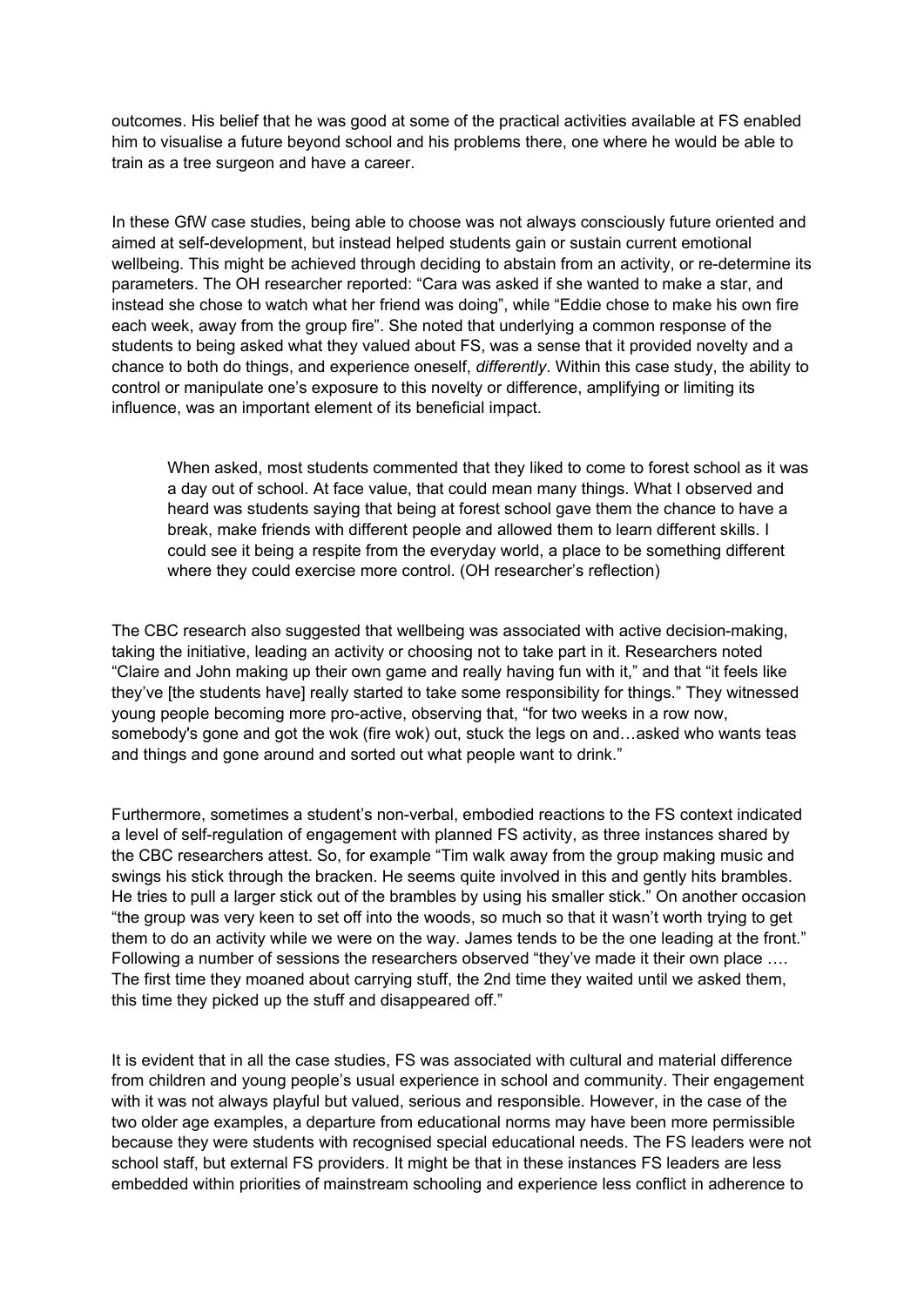FS principles. However, there was also greater congruence for these groups, as carers and school staff actively welcomed and recognised the benefits of an alternative space of education in these exceptional instances.

#### Divergence, opportunity and freedom

Our analysis of the findings within case studies of FS settings offers an interesting focus for considering not only what is different about FS in England, but also threats to the space of divergence, opportunity and freedom it offers. We discuss these tensions in relation to Leather's three issues. The first of these is *cultural discontinuity* and the gap between friluftsliv and cultural norms in England, arguing for understanding FS as a social construction and therefore rooted in its social contexts; the second concerns a *lack of appropriate theorisation* of FS pedagogical principles and practice, suggesting play pedagogy as a possibly useful lens; and the third expresses disquiet about the *commodification* and standardisation of FS.

## Issue 1: Cultural discontinuity

Leather argues that FS in England represents a departure from *friluftsliv*'s cultural context, and cautions that practitioners should bear this in mind. We agree that it is inappropriate to understand this as an underpinning philosophy in the English context and that FS is a social construction that is inevitably shaped within the cultural contexts, at a national and local level, in which it arises. What we go on to argue here is that discontinuity with more prevalent educational contexts is an important element of FS in England, drawing on the empirical evidence from the studies described, but that these are not necessarily contexts of outdoor and adventure education but rather mainstream schooling. One important divergence of FS related to *friluftsliv* is that in a Scandinavian context, pedagogy drawing upon *friluftsliv* offers continuity from home-life to school; whilst FS in England offers a contrast to many domestic, community and pedagogical settings. In the case studies above, it offers a space of difference because: the environment (woodland/nature) is materially different to everyday experience and inspires novel forms of activity (frequently practical, non-cognitive and hands-on); exposure to this difference is sometimes self-regulated by participants and has the potential to disrupt and generate new interpersonal and intergenerational relation (learner-led), but is also secured by structure and regulation (a minimum of 6 weeks of repeat visits with trained staff) and reassurance to adults and children that access is safe and productive (professionally and cooperatively risk-managed). These combined principles may make FS potentially different from other outdoor learning; but the degree of difference resides in the extent to which the principles are followed in enactment.

In our examples, FS often provided a distinct and rewarding social context for young participants. Children in the early years took chances to explore in the gaps between planned activity. Some students at Otterhead suggested FS allowed them to socialise with new peers that they wouldn't spend time with at school. Others drew attention to the opportunity for enjoying a different quality of social contact, with increased time and attention paid to interpersonal interaction. Participants also described shifts within the intergenerational power relations perceived to characterise more familiar pedagogical settings, with adult members of the learning community appearing more open to and appreciative of young people's opinions and autonomy. Certain students appeared to regard FS as a sort of social breathing space within which interpersonal interaction could explored and improved; while for the early years teachers (first example) 'normality' was waiting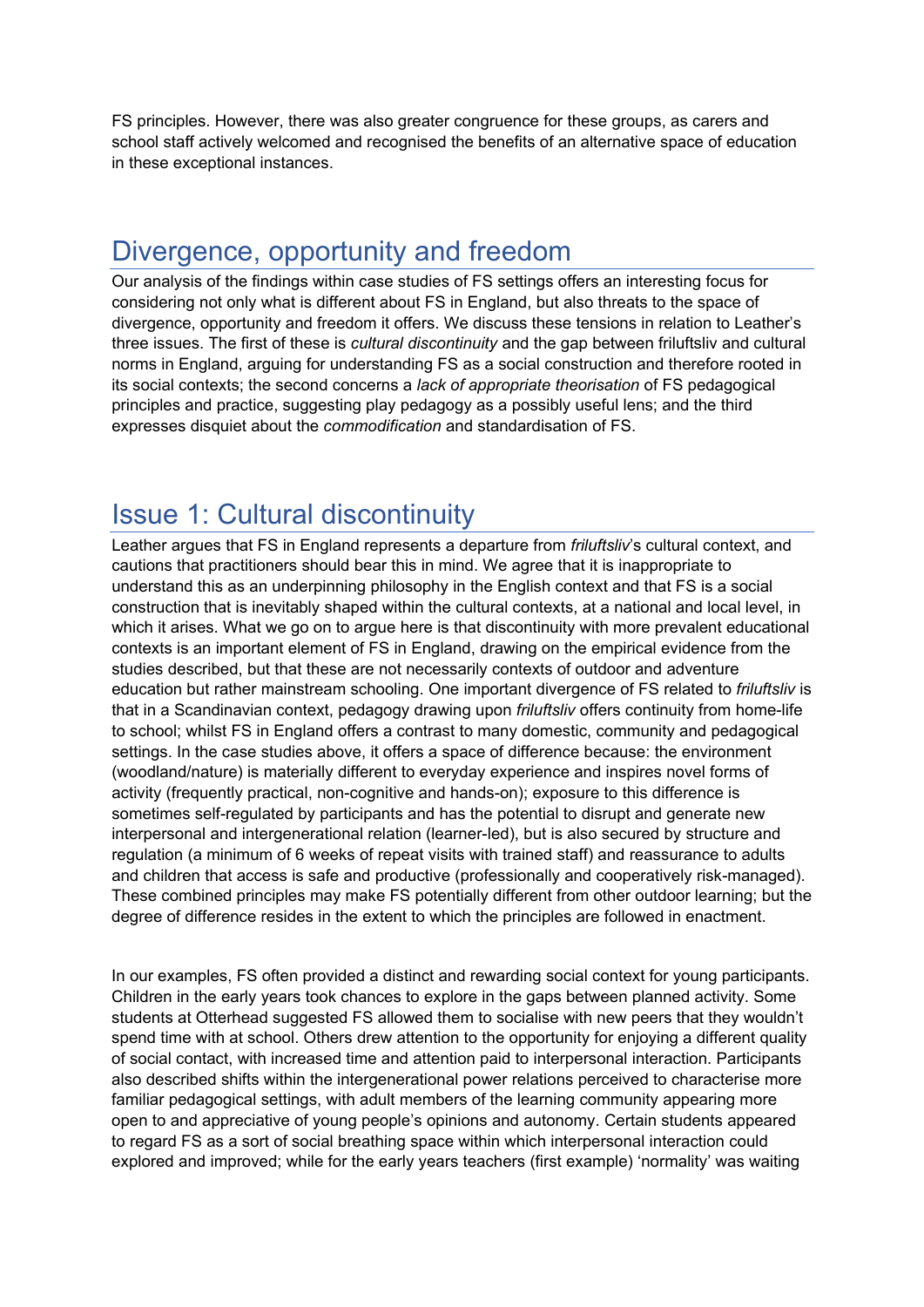outside the FS gate. These findings suggest that FS can be experienced as a space of cultural lightness and opportunity in comparison to young people's school contexts.

# Issue 2: Lack of appropriate theorisation

In both the GfW case studies with participants aged over 12, another social dimension were the wellbeing benefits of having others witness one's growing competency. This collective reinforcement of personal achievement was repeatedly linked to being witnessed learning, practicing and achieving relatively new and unfamiliar skills.

It is also significant that young people in OH spoke about choosing to practice relatively complex and risky skills, using approaches taught to them by FS practitioners, in order to feel competent. Whilst learner-led play also made them feel good for example, opportunities to take on and successfully manage responsibilities coached by FS staff were identified by young people as making them feel 'different' and developing. Being at liberty to practice these behaviours allowed some young people to occupy what they perceived to be more 'adult' territory. Play pedagogy was not the sole method used to foster personal development; modelling by adults and increasing responsibility also seemed important elements. It is interesting too that in the early years example, children had to snatch opportunities to play between the structured activities of FS (Waite and Davis 2007).

While context and pedagogies are very often novel and culturally light in comparison to their schooling, the FS process over time appears to develop very specific, localised learning cultures associated with a specific interplay of place, people and activity. Further theorisation about learning processes within contexts and the relative cultural lightness or alternative cultural density that these contexts create might also serve to highlight the risks of subsuming them within incompatible cultural densities (Rea and Waite 2012).

The two GfW cases address student groups that are in some senses at the margin of mainstream drivers for performativity. The fact that alternative pedagogy and learning contexts are accepted in cases of children facing behavioural or physically and intellectual challenges is perhaps revealing about current pressures on teaching practices in England. Further research is needed to explore whether other FS cases present similar opportunities or are constrained in enactment, particularly considering the rapid expansion of FS delivery throughout the primary years by qualified teachers and teaching assistants who have undergone FS training as well as professional teaching qualifications.

## Issue 3: Commodification

FS commodification through standardised training seems more complicated in practice than in principle. Within the GfW case studies, participants valued the freedom to lead and shape activity and self-determine behaviours and FS leaders sanctioned this. Through such choice individuals were free to select actions that felt good and had outcomes that were physically, socially, biophilically and/or psychologically rewarding. A learner-led focus allowed young people to regulate the extent to which they were exposed to such activity, its effects and potential benefits in two of the case studies. This control meant that they could engage with experiences they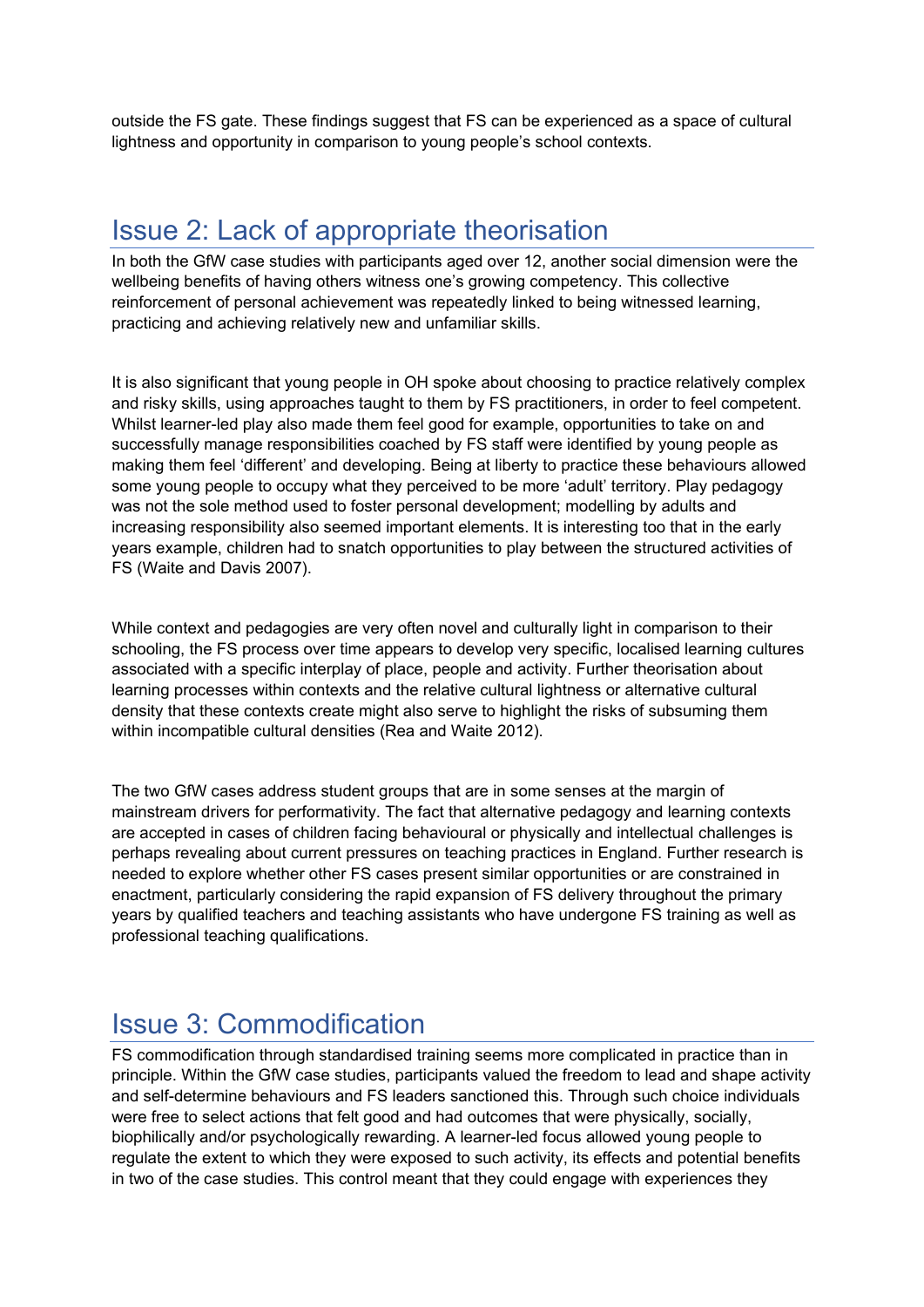anticipated being enjoyable and gain competency in them, be witnessed as competent by others, and connect with others through shared experiences, or equally abstain from an activity they didn't value or enjoy. Experiencing oneself as having the locus of control within a pedagogical environment appeared to disrupt sociocultural norms: an unfamiliar and valued experience for young participants.

On the other hand, FS risk management and training reassured staff from participants' usual learning environments that a FS setting is safe, appropriate and productive. This seems particularly important in the English context compared to Scandinavian countries (Macquarrie et al. 2013). However, whilst some carers and teachers reported the value of FS social, physical and psychological freedoms in supporting participants to feel good, others expressed concerns about the clash with the culture of schooling.

CBC researchers noted that bonding through shared experience tended to arise when relatively new non-cognitive experiences took place against the backdrop of a growing familiarity with the routine and landscape of FS. It could be that return visits to the FS environment and the processes and practices associated with FS practitioners ensuring the site and activities are relatively safe can also reassure participants doing new or different things. The cultural density of FS deepens over time as participants move from novelty to becoming practised and competent in that context; however, it also seems that when accessing relatively novel experiences, the contrast, in this setting remains powerful.

To summarise in response to Leather's three issues, we argue that FS can represent a space of divergence and freedoms. Cultural discontinuity from normal experience seems to be an important part of its appeal within our case studies. The liberty to pursue relatively novel, noncognitively focussed, hands-on, environment-responsive activity, and fresh or refreshed social relationships allows young people to behave and experience themselves differently. Importantly, the learner-led ethos of FS in our evidence can support participants to self-regulate this relative autonomy, amongst the temporary suspension of educational norms in England, and helps to develop a sense of agency and self-regulation. FS risk management and routines may benefit adult and young people's perceptions of safe exposure to these differences and potential risks, underpinning co-production of enacted FS contexts and their acceptability to mainstream educators. Its commodification may be shaped by protection of FS principles and the business of accredited training, but also influenced by demand for standardisation within the English educational system. The result can be tensions between principles, purposes and practices in FS enactment. In this respect, theorisation through examination of competing cultural densities may help us to better understand how FS sits within wider English or other cultural contexts (Macquarrie et al. 2013).

# The dilemma of dilution of FS principles in the performative world of practice

In conclusion, we suggest that a major threat to the difference of FS that we have explored through the case studies lies in dilution of the learner-led principle and diminution of variance from English mainstream educational norms (Rea and Waite 2012). The delineation of principles and insistence on qualifications to practice may have been partly motivated by a drive to distinguish the values of the FS movement from other forms of outdoor learning (FSA 2017),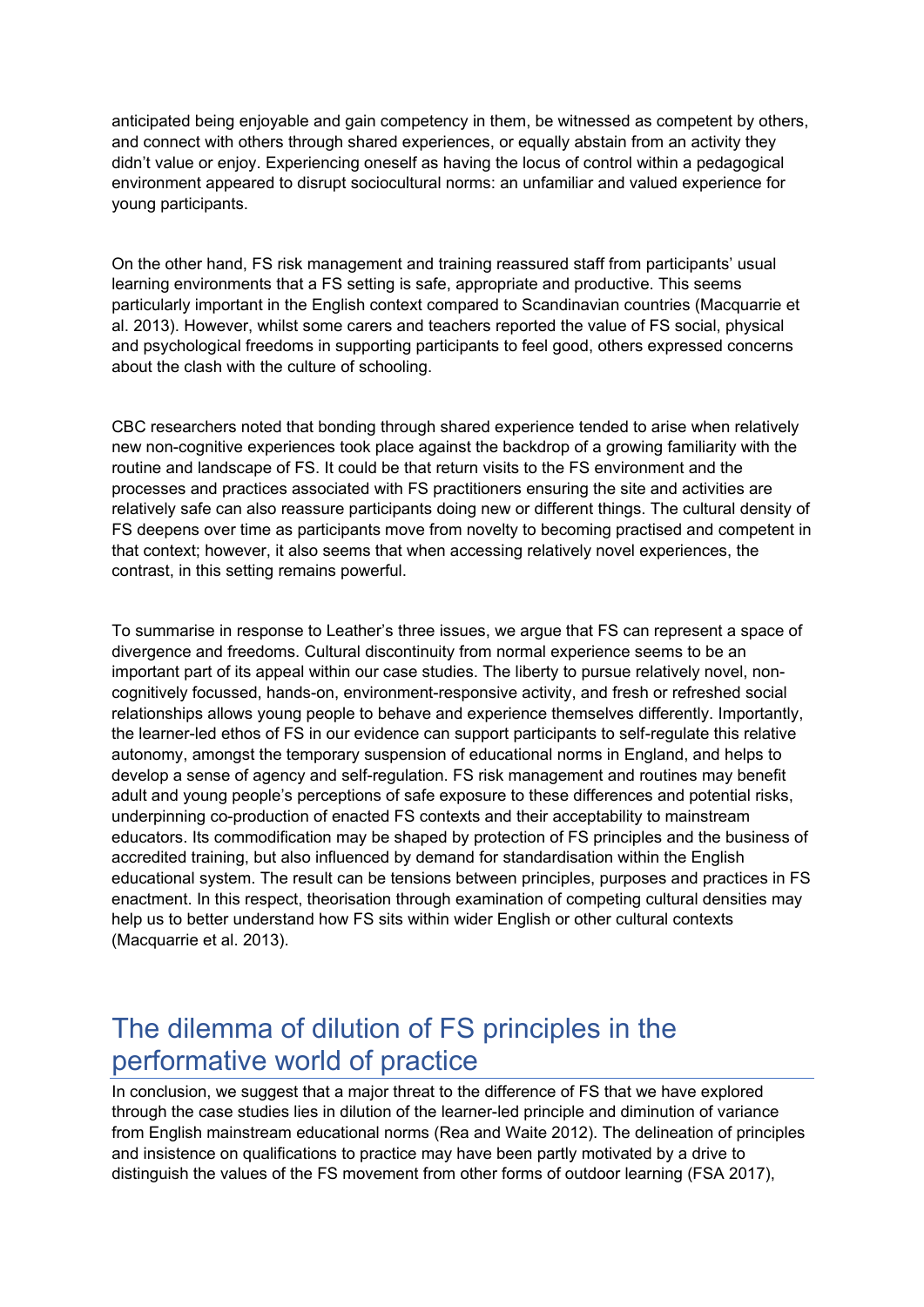however, the consequent regulated structure may well contribute to its appeal in the English neoliberal educational climate. With the increasing presence of FS within UK schools, higher level structural political influences inevitably impinge on how FS is positioned and enacted in the mainstream arena. The learner-led principle may be superseded by a focus on curriculum objectives when co-located within schooling. Our GfW empirical examples address special cases in education, which may indicate that full acceptance of its alternative pedagogy is limited to exceptional circumstances. Furthermore, claimed congruence with playbased early years practice is possibly now threatened by a burgeoning school readiness discourse of preparing children to be taught more formally at ever earlier ages in England (Huggins and Wickett 2017). Consideration of cultural densities may help to untangle the impact of wider structural influences that impinge on principles. Through acceptance of cultural norms for performance standardsbased education, FS principled practice may be eroding and becoming more like schooling in its enactment. At the same time, strict adherence to its principles might represent a major obstacle to the suitability of FS training and practices for curriculum-based outdoor learning agenda. As Rea and Waite (2012) observe, the apparent success story of widespread inclusion of FS within the mainstream may serve to fatally skew the difference that originally contributed to their uptake.

#### **Acknowledgments**

We thank Bernie Davis, co-researcher on the early years project and Good from Woods practitioner-researchers Jenny Archard (Otterhead), Rachel Tomlinson and Nicola Ramsden (Into the Woods for City of Bristol College) who conducted our other case study research. We gratefully acknowledge project funders, The Big Lottery, Devon County Council and the Forest Education Network and the reviewers who helped us improve this article.

#### References

Aasen, W., & Waters, J. (2006). The new curriculum in Wales: A new view of the child? *Education 3–13*, 34(2), 123–129.<https://doi.org/10.1080/03004270600670425>

Archard, J. (n.d.). *The impact of regular forest school sessions on young teenagers wellbeing*. Retrieved from

[https://www.plymouth.ac.uk/uploads/production/document/path/8/8008/final\\_summary\\_report\\_jen](https://www.plymouth.ac.uk/uploads/production/document/path/8/8008/final_summary_report_jennya_-%20otterhead_.pdf) nya\_- [otterhead\\_.pdf.](https://www.plymouth.ac.uk/uploads/production/document/path/8/8008/final_summary_report_jennya_-%20otterhead_.pdf)

Beauchamp, G., Clarke, L., Hulme, M., & Murray, J. (2013). *Research and teacher education: The BERA-RSA inquiry. Policy and practice within the United Kingdom*. Project Report. London: British Educational Research Association.

Bentsen, P., & Jensen, F. S. (2012). The nature of udeskole: theory and practice in Danish schools. *Journal of Adventure Education and Outdoor Learning, 12*(3), 199–219.

Brown, M. (2010). Transfer: Outdoor adventure education's Achilles heel? Changing participation as a viable option. *Australian Journal of Outdoor Education, 14*(1), 13–22.

Davis, B., & Waite, S. (2005). *Forest schools: An evaluation of the opportunities and challenges in early years, final report*. Plymouth: Plymouth University.

Department for Education (2016). *Educational excellence everywhere*. Retrieved from: [https://www.gov.uk/government/publications/educational-excellence-everywhere.](https://www.gov.uk/government/publications/educational-excellence-everywhere)

FSA (2017). *Full principles and criteria for good practice*. Retrieved from: [http://www.forestschoolassociation.org/full-principles-and-criteria-for-good-practice/.](http://www.forestschoolassociation.org/full-principles-and-criteria-for-good-practice/)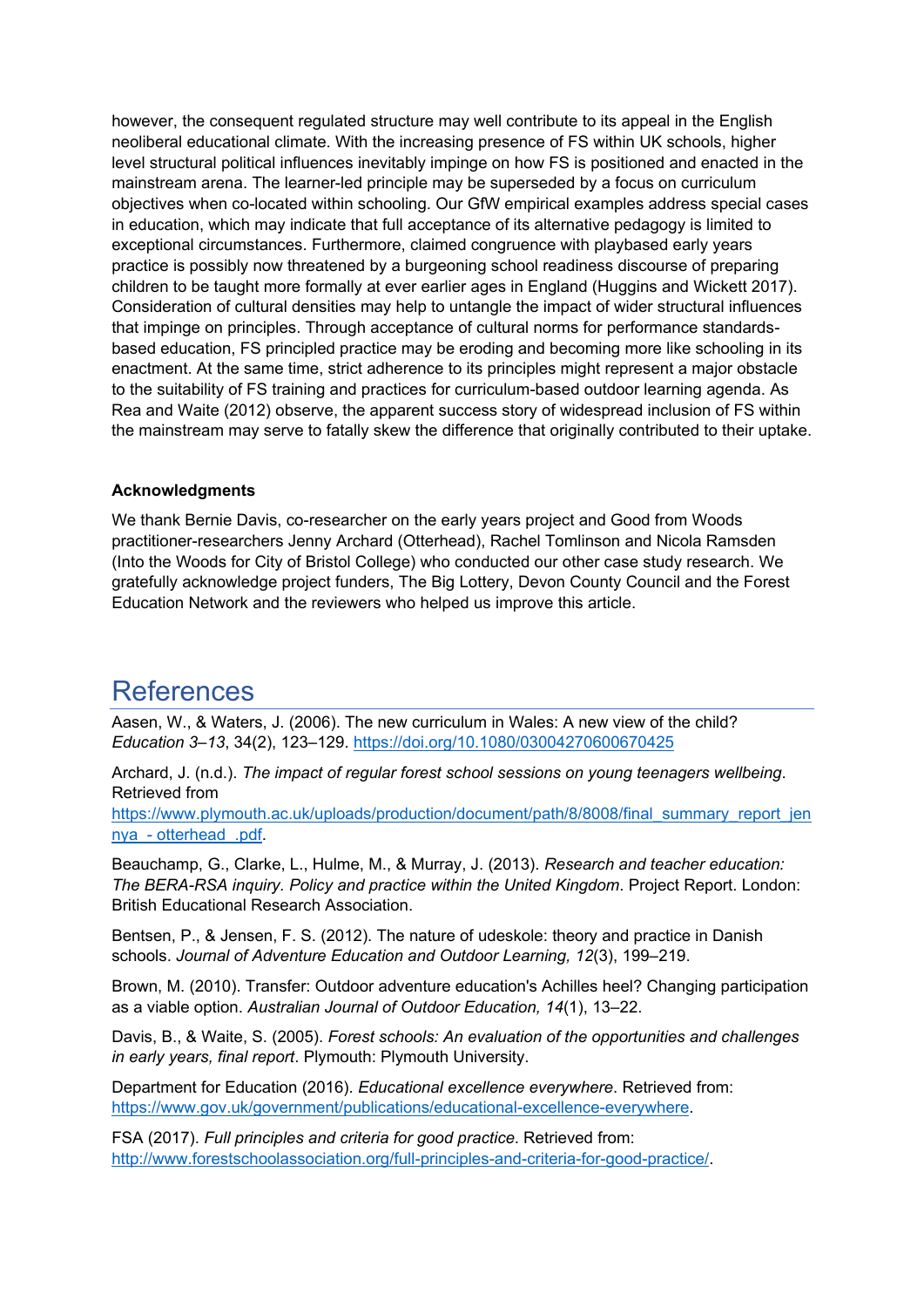Garrick, R. (2004). *Playing outdoors in the early years*. London: Continuum.

Good from Woods (2017). *Good from woods case studies*. Retrieved from: [https://www.plymouth.ac.uk/research/oelres-net/good-from-woods/case-studies.](https://www.plymouth.ac.uk/research/oelres-net/good-from-woods/case-studies)

Goodenough, A., & Waite, S. (2012). Well-being from woodlands. *Ecos-Review of Conservation, 32*(3), 47.

Gutman, L. M., & Schoon, I. (2013). *The impact of non-cognitive skills on outcomes for young people: Literature review*. Retrieved from:

[https://v1.educationendowmentfoundation.org.uk/uploads/pdf/Noncognitive\\_skills\\_literature\\_revie](https://v1.educationendowmentfoundation.org.uk/uploads/pdf/Noncognitive_skills_literature_review.pdf) [w.pdf](https://v1.educationendowmentfoundation.org.uk/uploads/pdf/Noncognitive_skills_literature_review.pdf)

Houghton, P., & Worroll, J. (2016). *Play the forest school way: Woodland games, crafts and skills for adventurous kids*. London: Watkins Publishing.

Huggins, V., & Wickett, K. (2017). Very young children learning outdoors: its place in the schooling system. In S. Waite (Ed.), *Children learning outside the classroom: from birth to eleven*: Second edition (pp. 69– 81). London: Sage.

Knight, S. (2009). *Forest schools and outdoor learning in the early years*. London: Sage.

Knight, S. (2011). *Forest school for all*. London: Sage.

Macquarrie, S., Nugent, C., & Warden, C. (2013). Learning with nature and learning from others: nature as setting and resource for early childhood education. *Journal of Adventure Education & Outdoor Learning, 15*(1), 1–23.<https://doi.org/10.1080/14729679.2013.841095>

Malone, K., & Waite, S. (2016). *Student outcomes and natural schooling: Pathways from evidence to impact*. Retrieved from:

[https://www.plymouth.ac.uk/uploads/production/document/path/6/6811/Student\\_](https://www.plymouth.ac.uk/uploads/production/document/path/6/6811/Student_%20outcomes_and__natural_schooling_pathways_to_impact_2016.pdf)  outcomes and \_natural\_schooling\_pathways\_to\_impact\_2016.pdf

Maynard, T. (2007). Encounters with forest school and Foucault: A risky business? *Education 3– 13*, 35(4), 379–391.<https://doi.org/10.1080/03004270701602640>

McCree, M. (2014). *Practitioner experiences of forest school*. Unpublished PhD thesis. Retrieved from:<http://eprints.glos.ac.uk/2066/1/McCree%20Mel%20PhD%20Thesis%202014.pdf>

McCree, M., & Cree, J. (2017). Forest School. In S. Waite (Ed.), *Children learning outside the classroom: From birth to eleven* (2nd ed., pp. 222–232). London: Sage.

Nundy, S., Dillon, J., & Dowd, P. (2009). Improving and encouraging teacher confidence in outof-classroom learning: the impact of the Hampshire Trailblazer project on 3–13 curriculum practitioners. *Education 3– 13*, 37(1), 61–73. <https://doi.org/10.1080/03004270802291889>

Ofsted (2016). *School inspection handbook*. Retrieved from: [https://www.gov.uk/government/uploads/system/uploads/attachment\\_data/file/553942/School\\_in](https://www.gov.uk/government/uploads/system/uploads/attachment_data/file/553942/School_inspection_handbooksection_5.pdf) [spection\\_handbooksection\\_5.pdf.](https://www.gov.uk/government/uploads/system/uploads/attachment_data/file/553942/School_inspection_handbooksection_5.pdf)

Ramsden, N., & Tomlinson, R. (n.d.). *Into the woods*. Retrieved from: [https://www.plymouth.ac.uk/uploads/production/document/path/7/7983/summaryreport\\_foat\\_cityo](https://www.plymouth.ac.uk/uploads/production/document/path/7/7983/summaryreport_foat_cityofbristolcollege_final.pdf) [fbristolcollege\\_final.pdf.](https://www.plymouth.ac.uk/uploads/production/document/path/7/7983/summaryreport_foat_cityofbristolcollege_final.pdf)

Rea, T., & Waite, S. (2012). Issue 17: Are educational reform policies that stress standards and accountability compatible with pedagogical aims and practices in outdoor education? No. Taken over? Schooling and outdoor education. In B. Martin & M. Wagstaff (Eds.), *Controversial issues in adventure programming* (pp. 265–271). Champaign: Human Kinetics.